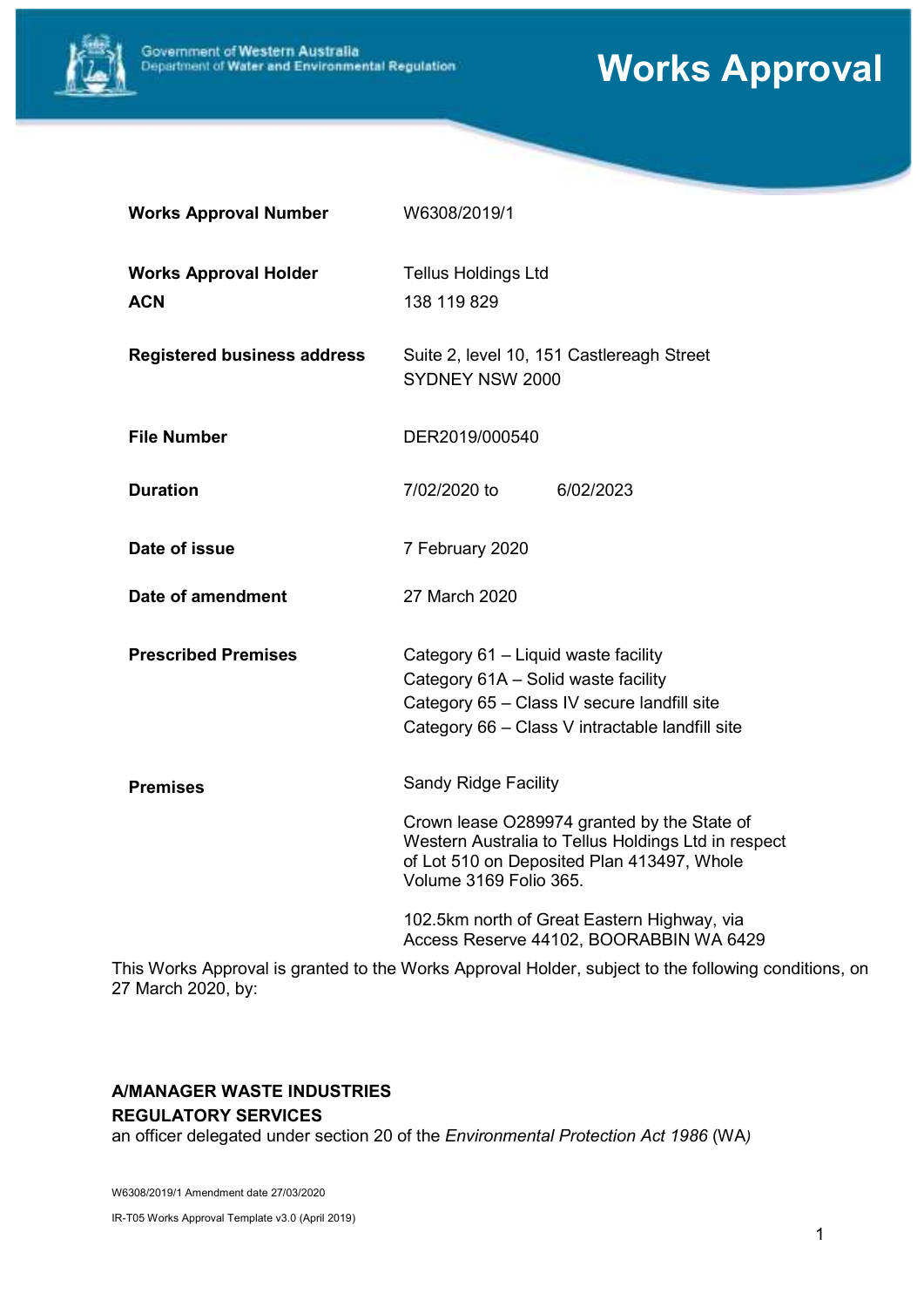## Explanatory notes

These explanatory notes do not form part of this Works Approval.

#### Defined terms

Definition of terms used in this Works Approval can be found at the start of this Works Approval. Terms which are defined have the first letter of each word capitalised throughout this Works Approval.

Department of Water and Environmental Regulation

The Department of Water and Environmental Regulation (DWER) is established under section 35 of the Public Sector Management Act 1994 and designated as responsible for the administration of Part V, Division 3 of the Environmental Protection Act 1986 (WA) (EP Act). The Department also monitors and audits compliance with licences and works approvals, takes enforcement action and develops and implements licensing and industry regulation policy.

#### Works Approval

Section 52 of the EP Act provides that an occupier of any premises commits an offence if any work is undertaken on, or in relation to, the premises which causes the premises to become, or to become capable of being, Prescribed Premises, except in accordance with a works approval.

Section 56 of the EP Act provides that an occupier of Prescribed Premises commits an offence if Emissions are caused or increased or permitted to be caused or increased, or Waste, noise, odour or electromagnetic radiation is altered or permitted to be altered from Prescribed Premises, except in accordance with a works approval or licence.

Categories of Prescribed Premises are defined in Schedule 1 of the Environment Protection Regulations 1987 (WA) (EP Regulations).

This Works Approval does not authorise any activity which may be a breach of the requirements of another statutory authority including, but not limited to, the following:

- conditions imposed by the Minister for Environment under Part IV of the EP Act;
- conditions imposed by DWER for the clearing of native vegetation under Part V, Division 2 of the EP Act;
- any requirements under the Waste Avoidance and Resource Recovery Act 2007;
- any requirements under the *Environmental Protection (Controlled Waste)* Regulations 2004; and
- any other requirements specified through State legislation.

It is the responsibility of the Works Approval Holder to ensure that any action or activity referred to in this Works Approval is permitted by, and is carried out in compliance with, statutory requirements.

The Works Approval Holder must comply with the Works Approval. Contravening a Works Approval Condition is an offence under s.55 of the EP Act.

Responsibilities of Works Approval Holder

Separate to the requirements of this Works Approval, general obligations of Works Approval Holders are set out in the EP Act and the regulations made under the EP Act. For example, the Works Approval Holder must comply with the following provisions of the EP Act:

the duties of an occupier under s.61; and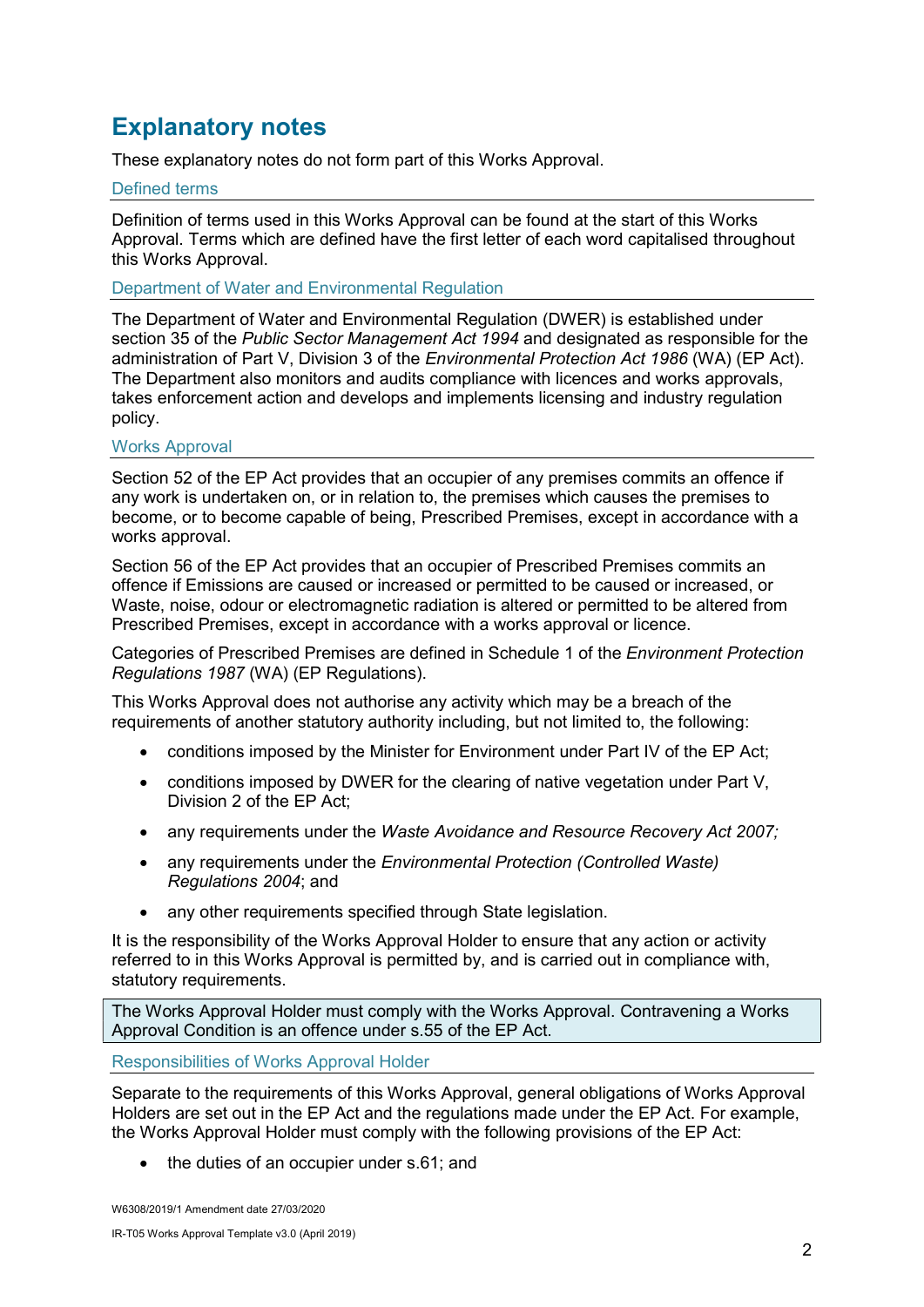• restrictions on making certain changes to Prescribed Premises unless the changes are in accordance with a Works Approval, Licence, closure notice or environmental protection notice (s.53).

Strict penalties apply for offences under the EP Act.

Reporting of incidents

The Works Approval Holder has a duty to report to the Department all Discharges of Waste that have caused or are likely to cause Pollution, Material Environmental Harm or Serious Environmental Harm, in accordance with s.72 of the EP Act.

#### Offences and defences

The EP Act and its regulations set out a number of offences including:

- Offence of emitting an Unreasonable Emission from any Premises under s.49.
- Offence of causing Pollution under s.49.
- Offence of dumping Waste under s.49A.
- Offence of discharging Waste in circumstances likely to cause Pollution under s.50.
- Offence of causing Serious Environmental Harm (s.50A) or Material Environmental Harm (s.50B).
- Offence of causing Emissions which do not comply with prescribed standards (s.51).
- Offences relating to Emissions or Discharges under regulations prescribed under the EP Act, including materials discharged under the Environmental Protection (Unauthorised Discharges) Regulations 2004 (WA).
- Offences relating to noise under the *Environmental Protection (Noise) Regulations* 1997 (WA).

Section 53 of the EP Act provides that a Works Approval Holder commits an offence if Emissions are caused, or altered, from a Prescribed Premises unless done in accordance with a Works Approval, Licence or the requirements of a closure notice or an environmental protection notice.

Defences to certain offences may be available to a Works Approval Holder and these are set out in the EP Act. Section 74A(b)(iii) provides that it is a defence to an offence for causing Pollution, in respect of an Emission, or for causing Serious Environmental Harm or Material Environmental Harm, or for discharging or abandoning Waste in water to which the public has access, if the Works Approval Holder can prove that an Emission or Discharge occurred in accordance with a Works Approval.

This Works Approval specifies the Emissions and Discharges, and the limits and Conditions which must be satisfied in respect of specified Emissions and Discharges, in order for the defence to offence provision to be available.

#### Authorised Emissions and Discharges

The specified and general Emissions and Discharges from the Works authorised through this Works Approval are authorised to be conducted in accordance with the Conditions of this Works Approval.

#### Amendment of Works Approval

The Works Approval Holder can apply to amend the Conditions of this Works Approval under s.59 of the EP Act. An application form for this purpose is available from DWER.

The CEO may also amend the Conditions of this Works Approval at any time on the initiative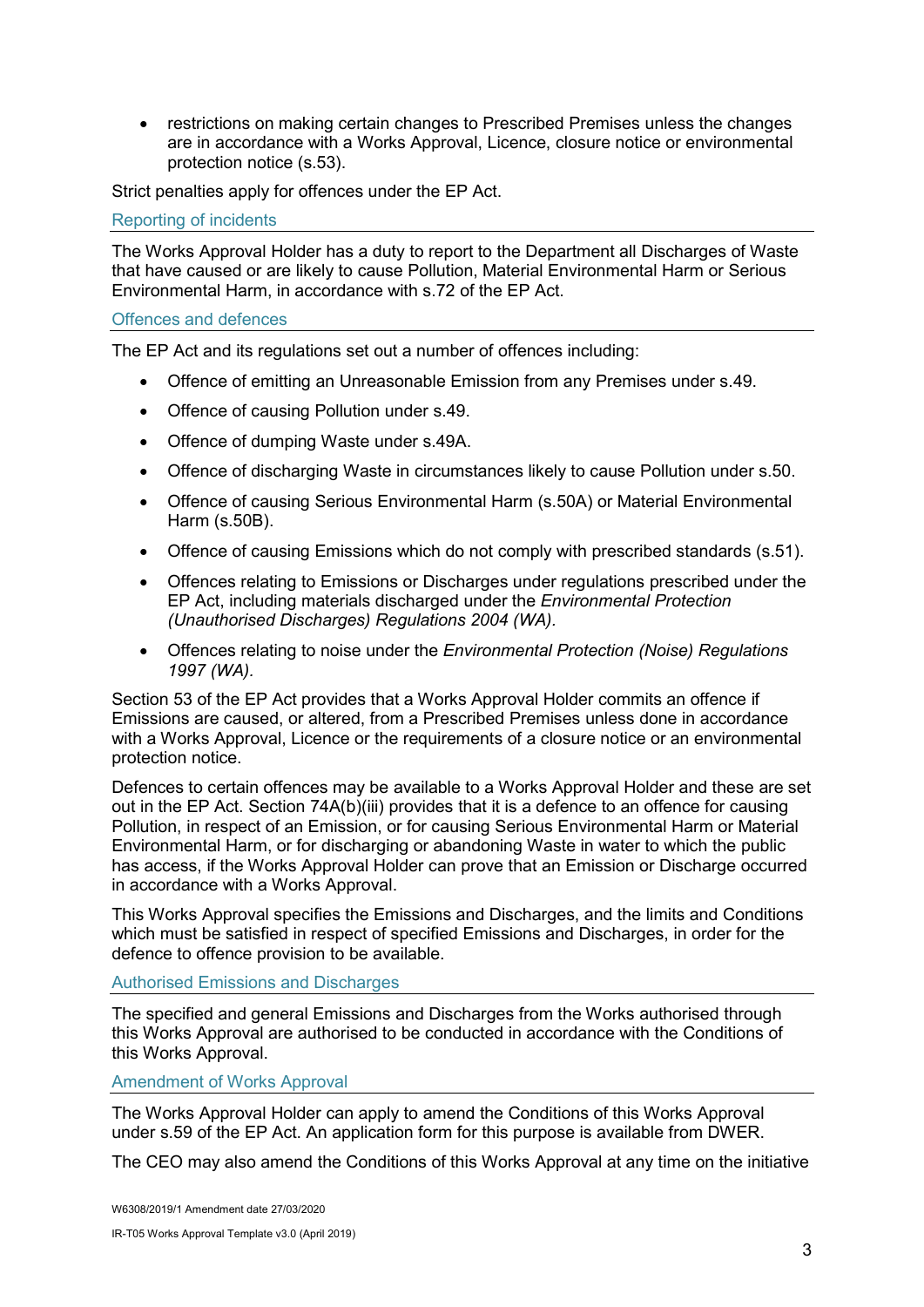of the CEO without an application being made.

Duration of Works Approval

The Works Approval will remain in force for the duration set out on the first page of this Works Approval or until it is surrendered, suspended or revoked in accordance with s.59A of the EP Act.

#### Suspension or revocation

The CEO may suspend or revoke this Works Approval in accordance with s.59A of the EP Act.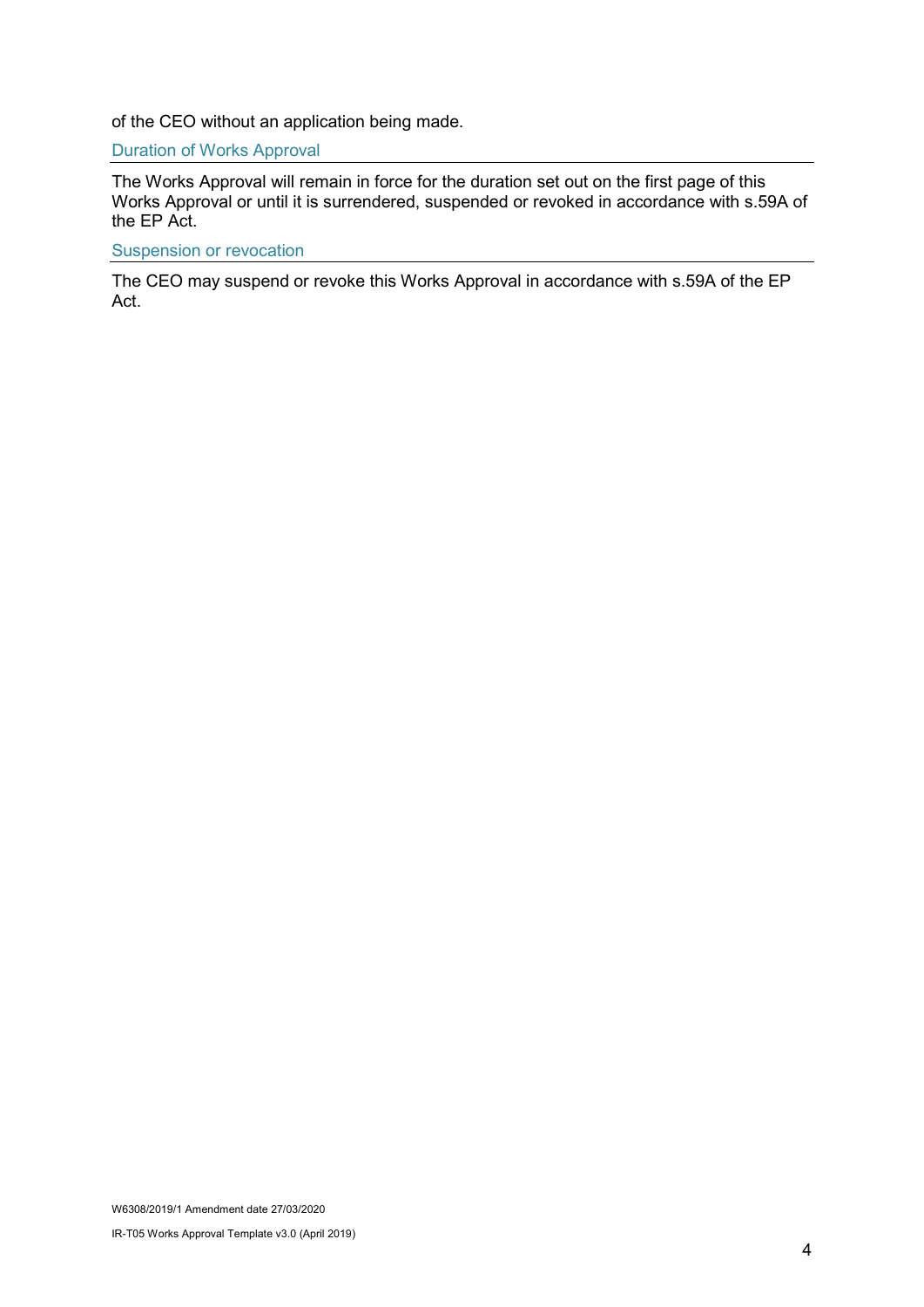## Definitions and interpretation

## **Definitions**

In this Works Approval, the terms in Table 1 have the meanings defined.

### Table 1: Definitions

| <b>Term</b>                        | <b>Definition</b>                                                                                                                                                                                                                                                                           |  |
|------------------------------------|---------------------------------------------------------------------------------------------------------------------------------------------------------------------------------------------------------------------------------------------------------------------------------------------|--|
| <b>Books</b>                       | has the same meaning given to that term under the EP Act.                                                                                                                                                                                                                                   |  |
| <b>CBR</b>                         | California Bearing Ratio                                                                                                                                                                                                                                                                    |  |
| <b>CEO</b>                         | means Chief Executive Officer.                                                                                                                                                                                                                                                              |  |
|                                    | CEO for the purposes of notification means:                                                                                                                                                                                                                                                 |  |
|                                    | <b>Director General</b><br>Department administering the Environmental Protection<br>Act 1986<br>Locked Bag 10<br>Joondalup DC WA 6919                                                                                                                                                       |  |
|                                    | info@dwer.wa.gov.au                                                                                                                                                                                                                                                                         |  |
| Condition                          | means a condition to which this Works Approval is subject<br>under s.62 of the EP Act.                                                                                                                                                                                                      |  |
| Controlled waste                   | has the definition in Environmental Protection (Controlled<br>Waste) Regulations 2004.                                                                                                                                                                                                      |  |
| <b>Contaminated solid</b><br>waste | has the meaning defined in the Landfill Definitions.                                                                                                                                                                                                                                        |  |
| Dangerous goods                    | has the meaning defined in the Dangerous Goods Safety<br>(Storage and Handling of Non-Explosives) Regulations 2007.                                                                                                                                                                         |  |
| Department                         | means the department established under section 35 of the<br>Public Sector Management Act 1994 and designated as<br>responsible for the administration of Part V, Division 3 of the<br>EP Act.                                                                                               |  |
| <b>Department Request</b>          | means a request for Books or other sources of information to<br>be produced, made by an Inspector or the CEO to the Works<br>Approval Holder in writing and sent to the Works Approval's<br>address for notifications, as described at the front of this<br>Works Approval, in relation to: |  |
|                                    | (a) compliance with the EP Act or this Works Approval;                                                                                                                                                                                                                                      |  |
|                                    | (b) the Books or other sources of information maintained<br>in accordance with this Works Approval; or                                                                                                                                                                                      |  |
|                                    | (c) the Books or other sources of information relating to<br>Emissions from the Premises.                                                                                                                                                                                                   |  |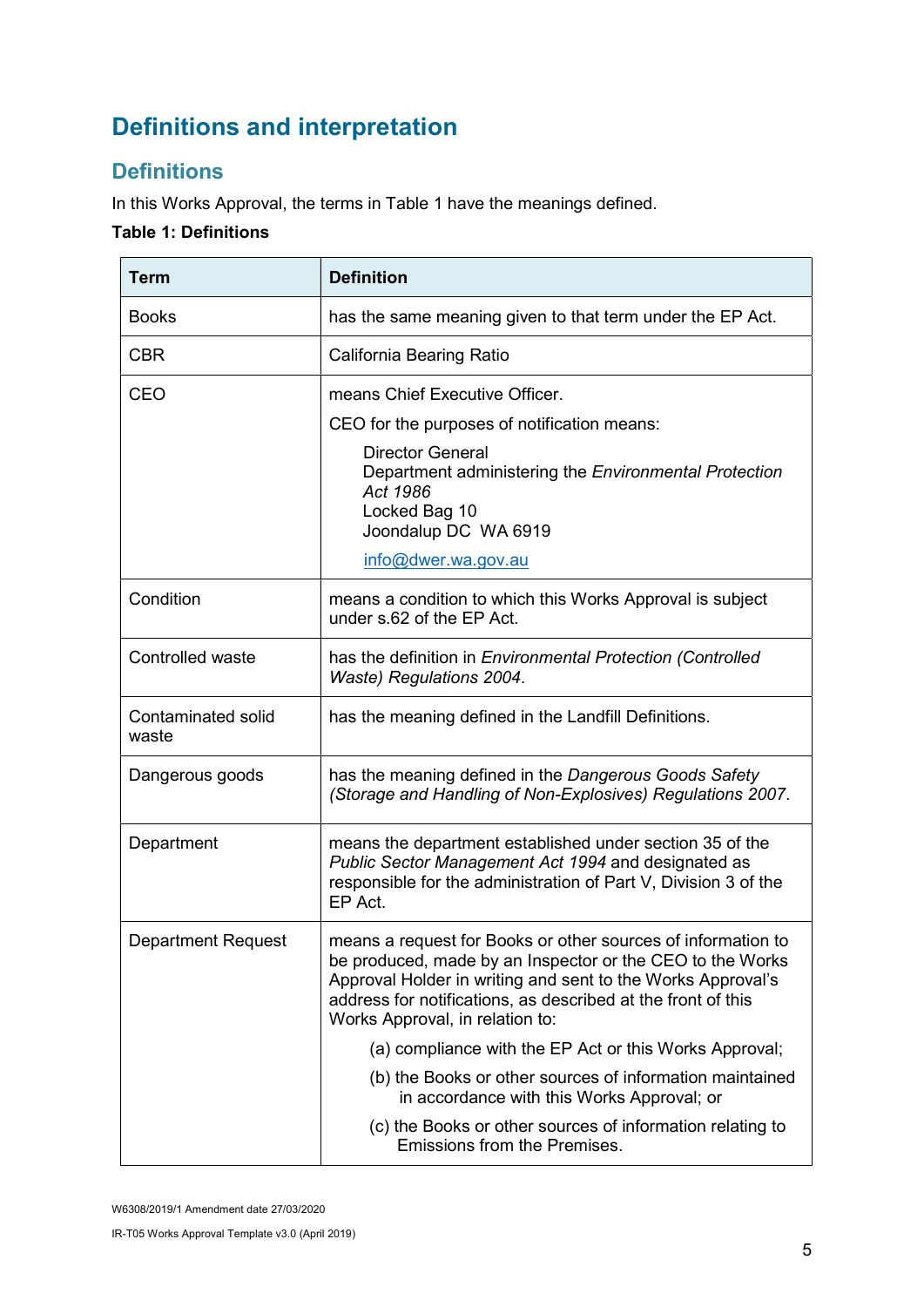| <b>Term</b>                                    | <b>Definition</b>                                                                                                                                         |  |
|------------------------------------------------|-----------------------------------------------------------------------------------------------------------------------------------------------------------|--|
| Discharge                                      | has the same meaning given to that term under the EP Act.                                                                                                 |  |
| <b>DWER</b>                                    | Department of Water and Environmental Regulation                                                                                                          |  |
| Emission                                       | has the same meaning given to that term under the EP Act.                                                                                                 |  |
| <b>Environmental Harm</b>                      | has the same meaning given to that term under the EP Act.                                                                                                 |  |
| EP Act                                         | means the <i>Environmental Protection Act 1986</i> (WA).                                                                                                  |  |
| <b>EP Regulations</b>                          | means the Environmental Protection Regulations 1987 (WA).                                                                                                 |  |
| Facility                                       | refers to the Sandy Ridge Facility                                                                                                                        |  |
| Freeboard                                      | means the distance between the maximum water surface<br>elevations and the top of retaining banks or structures at their<br>lowest point.                 |  |
| Hazardous waste                                | has the meaning defined in the Landfill Definitions.                                                                                                      |  |
| <b>HDPE</b>                                    | <b>High Density Polyethylene</b>                                                                                                                          |  |
| Impervious                                     | means a material with a coefficient of permeability $\leq 1 \times 10^{-9}$<br>metres per second                                                          |  |
| Implementation<br><b>Agreement or Decision</b> | has the same meaning given to that term under the EP Act.                                                                                                 |  |
| Inspector                                      | means an inspector appointed by the CEO in accordance with<br>s.88 of the EP Act.                                                                         |  |
| Intractable waste                              | has the same meaning given in the Landfill Definitions                                                                                                    |  |
| <b>Landfill Definitions</b>                    | means the document titled 'Landfill Waste Classification and<br>Waste Definitions 1996' published by the CEO of DWER and<br>as amended from time to time. |  |
| <b>LLW</b>                                     | <b>Low Level Waste</b>                                                                                                                                    |  |
| <b>LSA</b>                                     | Low Specific Activity                                                                                                                                     |  |
| <b>Material Environmental</b><br>Harm          | has the same meaning given to that term under the EP Act.                                                                                                 |  |
| <b>MMDD</b>                                    | Maximum Modified Dry Density                                                                                                                              |  |
| <b>NEPM</b>                                    | <b>National Environmental Protection Measure</b>                                                                                                          |  |
| <b>NORM</b>                                    | <b>Naturally Occurring Radioactive Material</b>                                                                                                           |  |
| <b>PFAS</b>                                    | Per- and polyfluoroalkyl substances                                                                                                                       |  |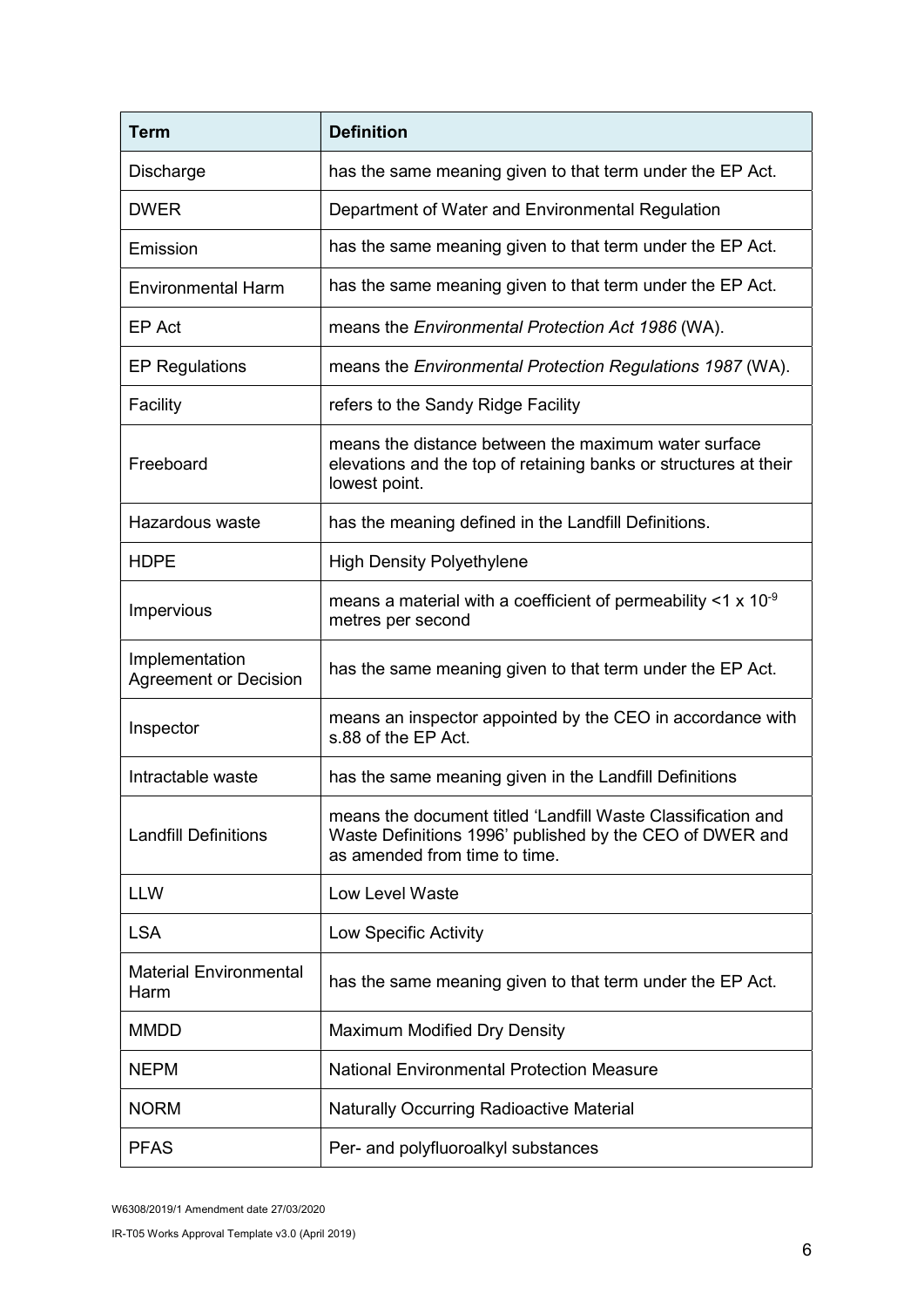| <b>Term</b>                                | <b>Definition</b>                                                                                                                                                                                                                                                                                              |  |  |
|--------------------------------------------|----------------------------------------------------------------------------------------------------------------------------------------------------------------------------------------------------------------------------------------------------------------------------------------------------------------|--|--|
| Pollution                                  | has the same meaning given to that term under the EP Act.                                                                                                                                                                                                                                                      |  |  |
| Premises                                   | refers to the premises to which this Works Approval applies,<br>as specified at the front of this Works Approval and as shown<br>on the map in Schedule 1 to this Works Approval.                                                                                                                              |  |  |
| <b>Prescribed Premises</b>                 | has the same meaning given to that term under the EP Act.                                                                                                                                                                                                                                                      |  |  |
| Putrescible waste                          | has the meaning defined in the Landfill Definitions.                                                                                                                                                                                                                                                           |  |  |
| Quarantined storage<br>area or containment | means a hardstand storage area or sealed-bottomed container<br>that is separate and isolated from authorized waste disposal<br>areas and is capable of containing all non-conforming waste<br>and its constituents, these areas must be clearly marked and<br>their access restricted to authorised personnel. |  |  |
| Radiological Council                       | means the independent statutory authority appointed under<br>the Radiation Safety Act in Western Australia                                                                                                                                                                                                     |  |  |
| <b>RMP</b>                                 | means the Radiation Management Plan "Sandy Ridge Facility,<br>Radiation Management Plan - Temporary Surface Storage of<br>Low Level Radioactive Waste 2019 - #DOCID-88105952-<br>1168" prepared by Tellus Holdings Ltd                                                                                         |  |  |
| <b>Serious Environmental</b><br>Harm       | has the same meaning given to that term under the EP Act.                                                                                                                                                                                                                                                      |  |  |
|                                            | means a person who:                                                                                                                                                                                                                                                                                            |  |  |
|                                            | a) holds a Bachelor of Engineering recognised by the<br>Institute of Engineers; and                                                                                                                                                                                                                            |  |  |
| <b>Qualified Geotechnical</b>              | b) has a minimum of five years of experience working in a<br>supervisory area of geotechnical engineering; and                                                                                                                                                                                                 |  |  |
| Engineer                                   | c) Is employed by an independent third party external to<br>the Works Approval Holder's business;                                                                                                                                                                                                              |  |  |
|                                            | or is otherwise approved in writing by the CEO to act in this<br>capacity.                                                                                                                                                                                                                                     |  |  |
|                                            | means a person who:                                                                                                                                                                                                                                                                                            |  |  |
|                                            | a) holds a Bachelor of Engineering recognised by the<br>Institute of Engineers; and                                                                                                                                                                                                                            |  |  |
| <b>Qualified Mechanical</b><br>Engineer    | b) has a minimum of five years of experience working in a<br>supervisory area of mechanical or structural<br>engineering; and                                                                                                                                                                                  |  |  |
|                                            | c) Is employed by an independent third party external to<br>the Works Approval Holder's business;                                                                                                                                                                                                              |  |  |
|                                            | or is otherwise approved in writing by the CEO to act in this<br>capacity.                                                                                                                                                                                                                                     |  |  |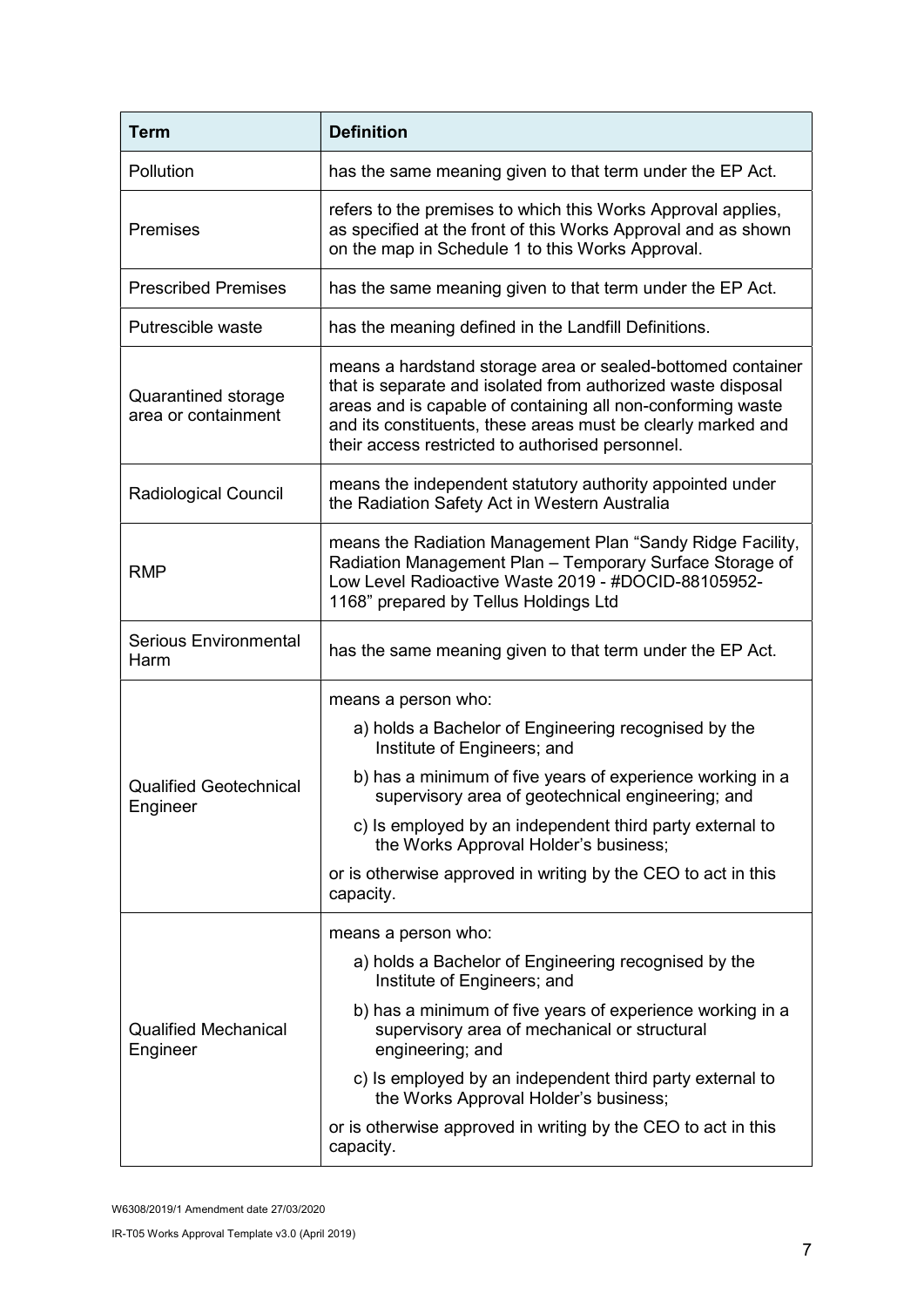| <b>Term</b>                  | <b>Definition</b>                                                                                                                                                                                                    |
|------------------------------|----------------------------------------------------------------------------------------------------------------------------------------------------------------------------------------------------------------------|
| <b>SCO</b>                   | <b>Surface Contaminated Objects</b>                                                                                                                                                                                  |
| Unreasonable Emission        | has the same meaning given to that term under the EP Act.                                                                                                                                                            |
| Waste                        | has the same meaning given to that term under the EP Act.                                                                                                                                                            |
| Waste code                   | means the waste code assigned to a type of controlled waste<br>for purposes of waste tracking and reporting as specified in<br>DWER's 'Controlled Waste Category List; (July 2014), as<br>amended from time to time. |
| <b>Works</b>                 | refers to the Works described in Schedule 2, at the locations<br>shown in Schedule 1 of this Works Approval to be carried out<br>at the Premises, subject to the Conditions.                                         |
| Works Approval               | refers to this document, which evidences the grant of the<br>works approval by the CEO under s.54 of the EP Act, subject<br>to the Conditions.                                                                       |
| <b>Works Approval Holder</b> | refers to the occupier of the Premises being the person to<br>whom this Works Approval has been granted, as specified at<br>the front of this Works Approval.                                                        |

### Interpretation

In this Works Approval:

- (a) the words 'including', 'includes' and 'include' will be read as if followed by the words 'without limitation';
- (b) where any word or phrase is given a defined meaning, any other part of speech or other grammatical form of that word or phrase has a corresponding meaning;
- (c) where tables are used in a Condition, each row in a table constitutes a separate Condition;
- (d) any reference to an Australian or other standard, guideline or code of practice in this Works Approval means the version of the standard, guideline or code of practice in force at the time of granting of this Works Approval and includes any amendments to the standard, guideline or code of practice which may occur from time to time during the course of the Works Approval; and
- (e) unless specified otherwise, any reference to a section of an Act refers to that section of the FP Act.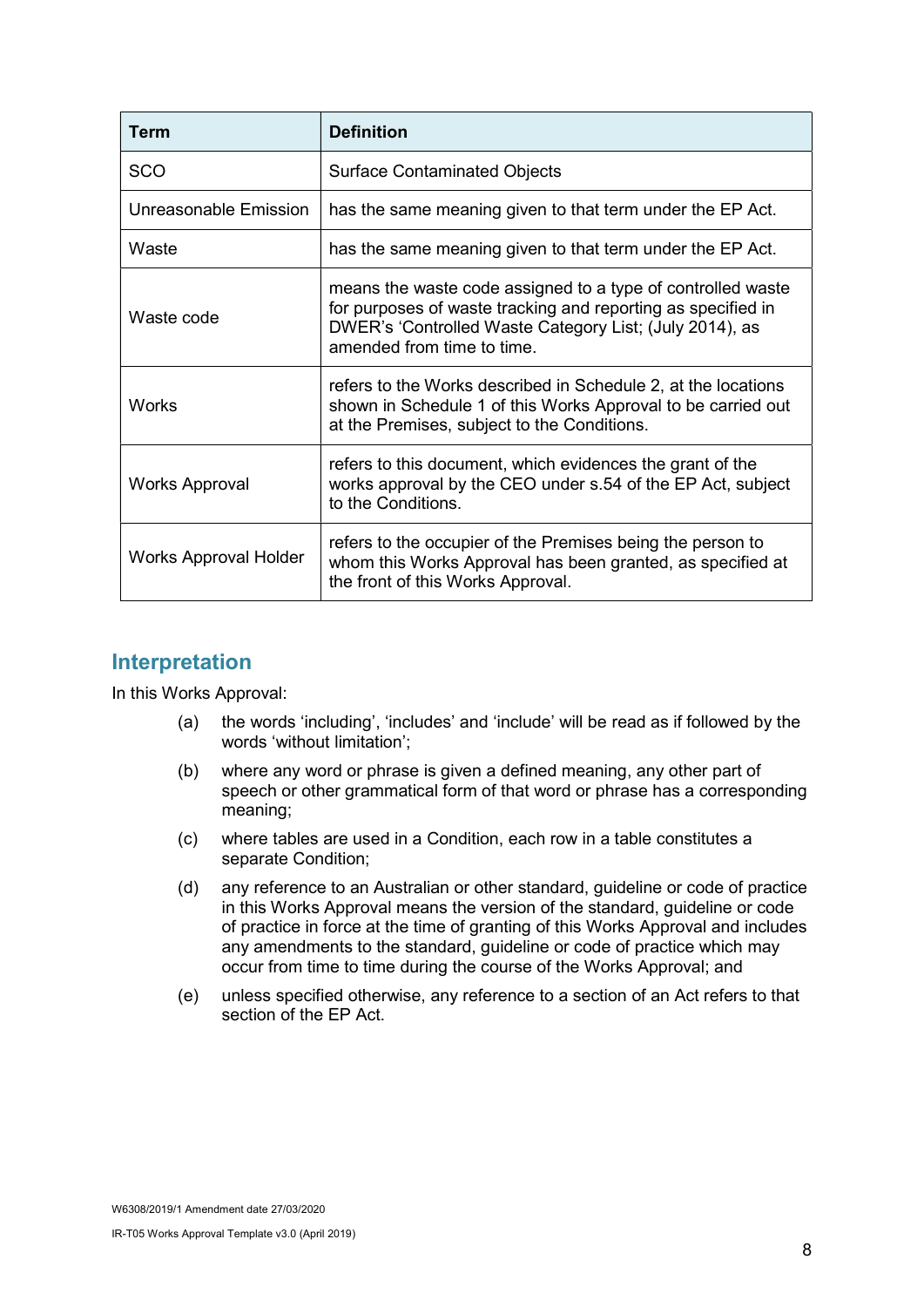## **Conditions**

### Infrastructure and equipment

- Τ. The Works Approval Holder must install and undertake the Works for the infrastructure and equipment:
	- (a) specified in Column 1;
	- (b) to the requirements specified in Column 2; and
	- (c) at the location specified in Column 3

of Table 2.

- $2.$ The Works Approval Holder must not depart from the requirements specified in Column 2 of Table 2 except:
	- (a) where such departure does not increase risks to public health, public amenity or the environment; and
	- (b) all other Conditions in this Works Approval are still satisfied.
- 3. Subject to Condition 4, within 30 days of the completion of the Works specified in Column 1 of Table 2, the Works Approval Holder must provide to the CEO a report from a Qualified Geotechnical Engineer, or Qualified Mechanical Engineer, as the case requires, confirming each item of infrastructure or component of infrastructure specified in Column 1 of Table 2 below has been constructed with no material defects and to the requirements specified in Column 2 of Table 2.
- 4. Where a departure from the requirements specified in Column 2 of Table 2 occurs and is of a type allowed by Condition 2, the Works Approval Holder must provide to the CEO a description of, and explanation for, the departure along with the certification required by Condition 2(b).

| <b>Column 1</b>                       | <b>Column 2</b>                                                                                                                                                                                                                                                                 | <b>Column 3</b>                                                                       |
|---------------------------------------|---------------------------------------------------------------------------------------------------------------------------------------------------------------------------------------------------------------------------------------------------------------------------------|---------------------------------------------------------------------------------------|
| Infrastructure/Equipment              | <b>Requirements (design and</b><br>construction)                                                                                                                                                                                                                                | Site plan reference                                                                   |
| Waste Storage - Mixed<br><b>Store</b> | Located within the<br>Infrastructure Area as depicted<br>in Figure 3 in Schedule 1<br>Consistent with the proposed<br>construction detail and design<br>as depicted in Figures 4 and 5<br>in Schedule 2                                                                         | as depicted as<br>infrastructure items 14<br>and 15, shown in<br>Figure 3 in Schedule |
|                                       | Constructed in accordance<br>with the "Tellus Holdings Ltd,<br>Sandy Ridge Project, Quality<br>Management Plan, TSR-5-SR-<br>08500-QA-PLN-001, GR<br>Engineering Services" and the<br>"Sandy Ridge Project - EPC<br><b>Works Specification, TSR-5-</b><br>PO-07400-EG-SPC-0001, |                                                                                       |

#### Table 2: Infrastructure and equipment requirements table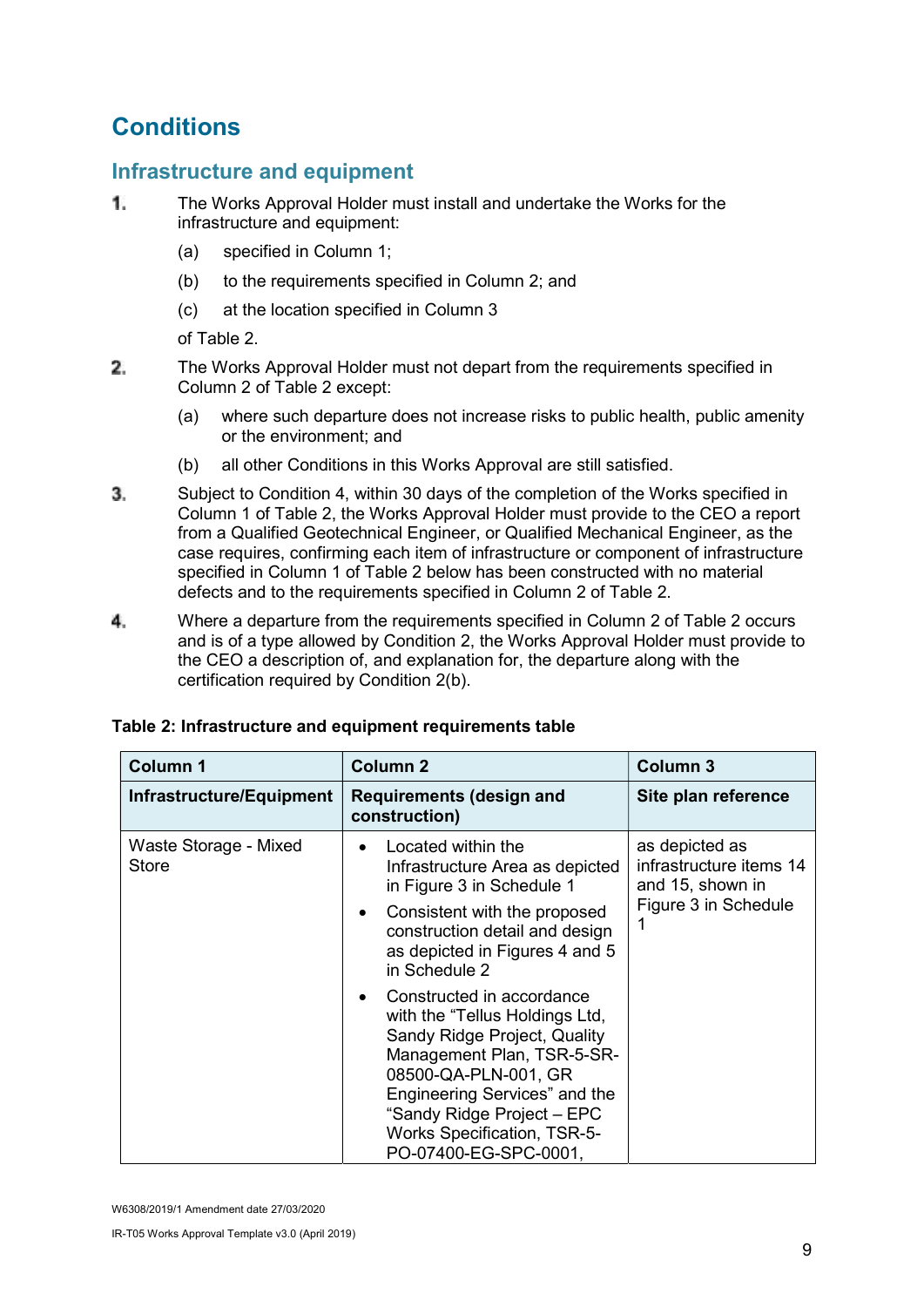| <b>Column 1</b>              | <b>Column 2</b>                                                                                                                                                                                                                                                                                                                                                                                                                                                                                                                                                                                                                                                                                                                                                    | <b>Column 3</b>                                                                 |
|------------------------------|--------------------------------------------------------------------------------------------------------------------------------------------------------------------------------------------------------------------------------------------------------------------------------------------------------------------------------------------------------------------------------------------------------------------------------------------------------------------------------------------------------------------------------------------------------------------------------------------------------------------------------------------------------------------------------------------------------------------------------------------------------------------|---------------------------------------------------------------------------------|
| Infrastructure/Equipment     | <b>Requirements (design and</b><br>construction)                                                                                                                                                                                                                                                                                                                                                                                                                                                                                                                                                                                                                                                                                                                   | Site plan reference                                                             |
|                              | Tellus Holdings Ltd"<br>Hardstand constructed of 80<br>mm block paving, laid over a<br>minimum 25 mm bedding<br>sand, laid over 200 mm<br>cement modified<br>silcrete/laterite (minimum<br>soaked CBR of 80%), laid over<br>200 mm cement stabilised in-<br>situ materials, laid over<br>compacted subgrade<br>(minimum CBR 15%)<br>Block pavers dry swept with<br>bentonite clay<br><b>Stormwater within Mixed Store</b><br>area to drain to the HDPE<br>lined Yard Containment Pond<br>(as approved under<br>W6243/2019/1)                                                                                                                                                                                                                                       |                                                                                 |
| Waste Storage - East<br>Yard | Located within the<br>Infrastructure Area as depicted<br>in Figure 3 in Schedule 1<br>Consistent with the proposed<br>construction detail and design<br>as depicted in Figures 4 and 5<br>in Schedule 2<br>Constructed in accordance<br>with the "Tellus Holdings Ltd,<br>Sandy Ridge Project, Quality<br>Management Plan, TSR-5-SR-<br>08500-QA-PLN-001, GR<br>Engineering Services" and the<br>"Sandy Ridge Project - EPC<br><b>Works Specification, TSR-5-</b><br>PO-07400-EG-SPC-0001,<br><b>Tellus Holdings Ltd"</b><br>Hardstand constructed of 250<br>mm select fill compacted to<br>95% MMDD, laid over<br>compacted subgrade<br>(minimum CBR 15%)<br>Stormwater diverted to the<br>north Stormwater Retention<br>Pond (as approved under<br>W6305/2019/1) | as depicted as<br>infrastructure item 11,<br>shown in Figure 3 in<br>Schedule 1 |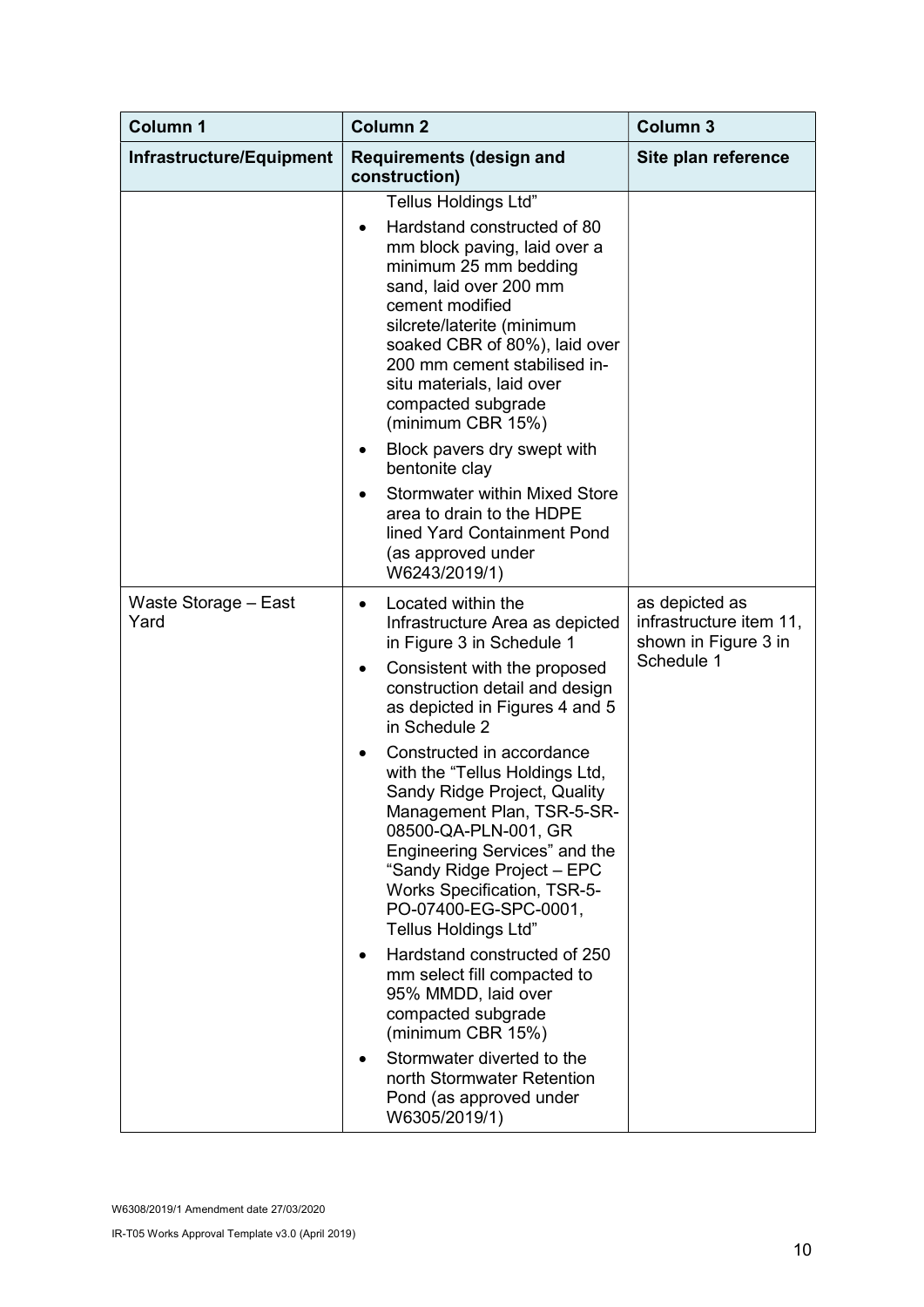| <b>Column 1</b>                                                | <b>Column 2</b>                                                                                                                                                                                                                                                                                                | <b>Column 3</b>                                                   |
|----------------------------------------------------------------|----------------------------------------------------------------------------------------------------------------------------------------------------------------------------------------------------------------------------------------------------------------------------------------------------------------|-------------------------------------------------------------------|
| Infrastructure/Equipment                                       | <b>Requirements (design and</b><br>construction)                                                                                                                                                                                                                                                               | Site plan reference                                               |
| Non-Radioactive Waste<br>Inspection and Unloading<br>Warehouse | Located within the<br>$\bullet$<br>Infrastructure Area as depicted<br>in Figure 3 in Schedule 1                                                                                                                                                                                                                | as depicted as<br>infrastructure item 16,<br>shown in Figure 3 in |
|                                                                | Consistent with the proposed<br>٠<br>construction detail and design<br>as depicted in Figure 6 in<br>Schedule 2                                                                                                                                                                                                | Schedule 1                                                        |
|                                                                | Constructed in accordance<br>with the "Tellus Holdings Ltd,<br>Sandy Ridge Project, Quality<br>Management Plan, TSR-5-SR-<br>08500-QA-PLN-001, GR<br>Engineering Services" and the<br>"Sandy Ridge Project - EPC<br><b>Works Specification, TSR-5-</b><br>PO-07400-EG-SPC-0001,<br><b>Tellus Holdings Ltd"</b> |                                                                   |
|                                                                | Warehouse constructed with<br>concrete floor and perimeter<br>concrete bunding                                                                                                                                                                                                                                 |                                                                   |
|                                                                | Warehouse roofed and walled<br>to prevent rainfall ingress                                                                                                                                                                                                                                                     |                                                                   |
|                                                                | Warehouse drainage to<br>include traversable blind<br>sumps constructed of concrete                                                                                                                                                                                                                            |                                                                   |
| <b>PFAS</b> contaminated waste<br>storage area                 | Located within the<br>$\bullet$<br>Infrastructure Area as depicted<br>in Figure 7 in Schedule 2                                                                                                                                                                                                                | as designated by the<br>marked red box,<br>shown in Figure 7 in   |
|                                                                | Consistent with the proposed<br>construction detail and design<br>as depicted in Figure 8 in<br>Schedule 2                                                                                                                                                                                                     | Schedule 2                                                        |
|                                                                | Constructed in accordance<br>with the "Tellus Holdings Ltd,<br>Sandy Ridge Project, Quality<br>Management Plan, TSR-5-SR-<br>08500-QA-PLN-001, GR<br>Engineering Services" and the<br>"Sandy Ridge Project - EPC<br><b>Works Specification, TSR-5-</b><br>PO-07400-EG-SPC-0001,<br><b>Tellus Holdings Ltd"</b> |                                                                   |
|                                                                | Nominal area 1540 m <sup>2</sup><br>Designed to store self bunded,                                                                                                                                                                                                                                             |                                                                   |
|                                                                | covered and lockable<br>containment vessels                                                                                                                                                                                                                                                                    |                                                                   |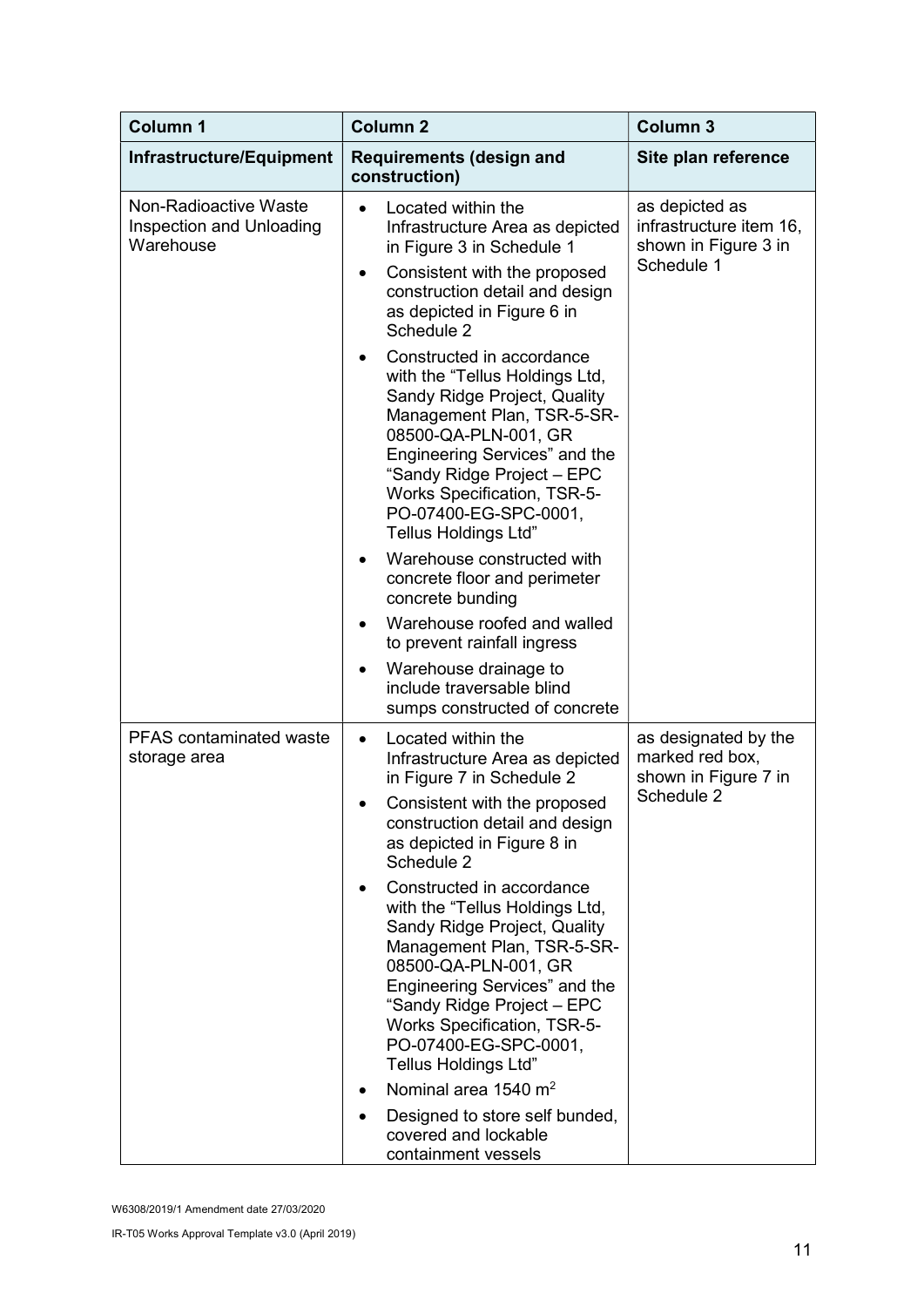| <b>Column 1</b>              | Column <sub>2</sub>                                                                                                                                                                                                                                                                                                                                                                                                                                                                                                                                                                                                                                                                                                                                                                             | <b>Column 3</b>                                                                |
|------------------------------|-------------------------------------------------------------------------------------------------------------------------------------------------------------------------------------------------------------------------------------------------------------------------------------------------------------------------------------------------------------------------------------------------------------------------------------------------------------------------------------------------------------------------------------------------------------------------------------------------------------------------------------------------------------------------------------------------------------------------------------------------------------------------------------------------|--------------------------------------------------------------------------------|
| Infrastructure/Equipment     | <b>Requirements (design and</b><br>construction)                                                                                                                                                                                                                                                                                                                                                                                                                                                                                                                                                                                                                                                                                                                                                | Site plan reference                                                            |
|                              | Constructed with an<br>impervious concrete hardstand<br>material<br>300 mm high perimeter bund<br>٠<br>constructed of concrete<br>Constructed to retain<br>potentially contaminated<br>stormwater<br>Impervious floor of storage<br>area to drain to impervious<br>floor sump (blind)<br>Bund and drainage sump<br>$\bullet$<br>sufficient to retain at least<br>110% of largest ISO storage<br>container                                                                                                                                                                                                                                                                                                                                                                                       |                                                                                |
| <b>Radiation Scanner</b>     | Located within the<br>$\bullet$<br>Infrastructure Area as depicted<br>in Figure 3 in Schedule 1<br>Installed at the entry of the<br>٠<br>premises to detect the<br>presence of radiation within<br>incoming waste containers                                                                                                                                                                                                                                                                                                                                                                                                                                                                                                                                                                    | as depicted as<br>infrastructure item 7,<br>shown in Figure 3 in<br>Schedule 1 |
| <b>Flammable Goods Store</b> | Located within the<br>$\bullet$<br>Infrastructure Area as depicted<br>in Figure 3 in Schedule 1<br>Consistent with the proposed<br>construction detail and design<br>as depicted in Figure 9 in<br>Schedule 2<br>Constructed in accordance<br>with the "Tellus Holdings Ltd,<br>Sandy Ridge Project, Quality<br>Management Plan, TSR-5-SR-<br>08500-QA-PLN-001, GR<br>Engineering Services" and the<br>"Sandy Ridge Project - EPC<br><b>Works Specification, TSR-5-</b><br>PO-07400-EG-SPC-0001,<br><b>Tellus Holdings Ltd"</b><br>Hardstand constructed of 80<br>mm block paving, laid over a<br>minimum 25 mm bedding<br>sand, laid over 200 mm<br>cement modified<br>silcrete/laterite (minimum<br>soaked CBR of 80%), laid over<br>200mm cement stabilised in-<br>situ materials, laid over | as depicted as<br>infrastructure item 2,<br>shown in Figure 3 in<br>Schedule 1 |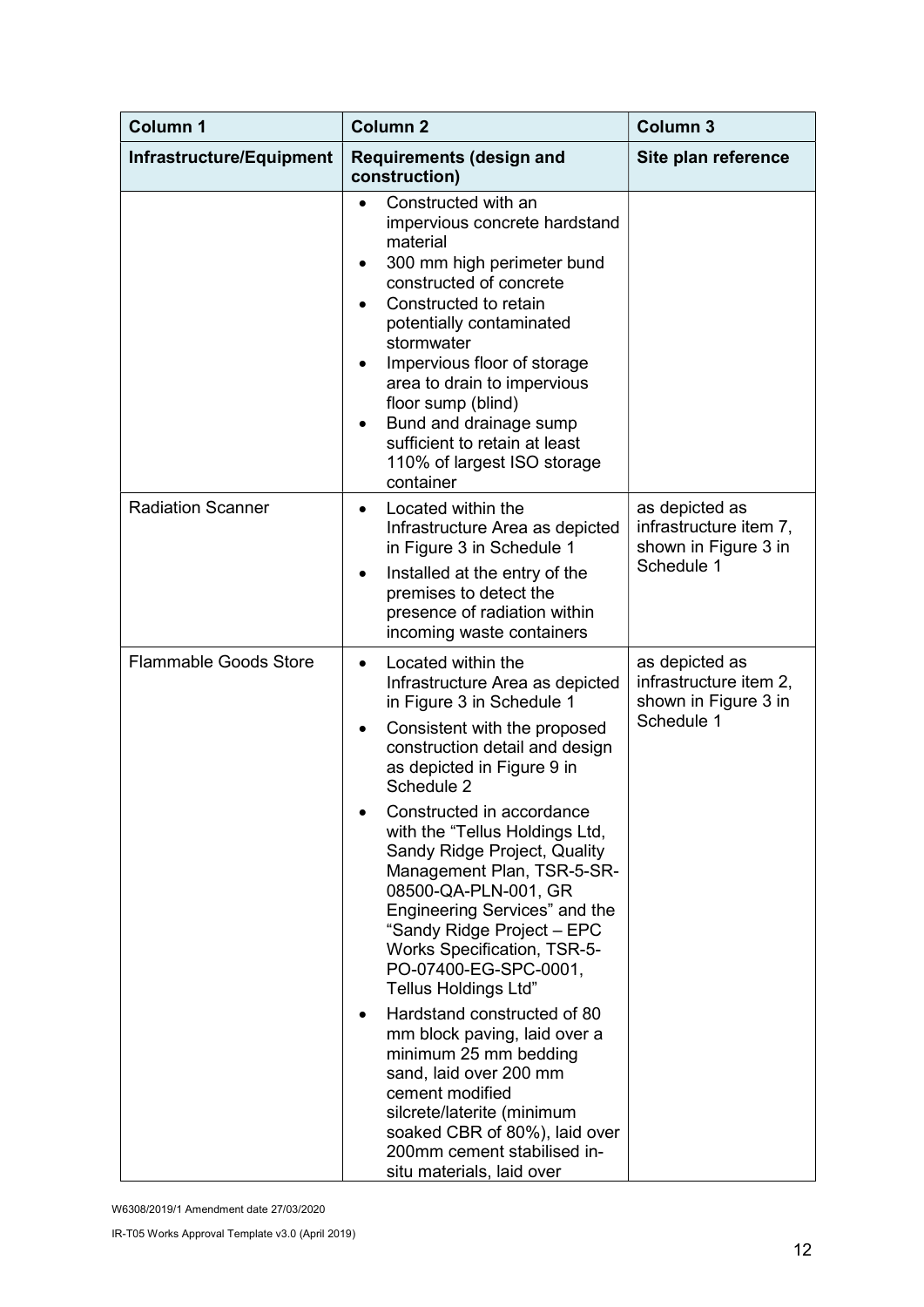| <b>Column 1</b>                                                              | <b>Column 2</b>                                                                                                                                                                                                                                                                                                                                                                                                                                                                                                                                                                                                                                                                                                                                                                                                                                                                                                               | <b>Column 3</b>                                                                 |
|------------------------------------------------------------------------------|-------------------------------------------------------------------------------------------------------------------------------------------------------------------------------------------------------------------------------------------------------------------------------------------------------------------------------------------------------------------------------------------------------------------------------------------------------------------------------------------------------------------------------------------------------------------------------------------------------------------------------------------------------------------------------------------------------------------------------------------------------------------------------------------------------------------------------------------------------------------------------------------------------------------------------|---------------------------------------------------------------------------------|
| Infrastructure/Equipment                                                     | <b>Requirements (design and</b><br>construction)                                                                                                                                                                                                                                                                                                                                                                                                                                                                                                                                                                                                                                                                                                                                                                                                                                                                              | Site plan reference                                                             |
|                                                                              | compacted subgrade<br>(minimum CBR 15%)<br>Block pavers dry swept with<br>٠<br>bentonite clay<br>300 mm high perimeter bund<br>$\bullet$<br>constructed of concrete<br>Hardstand drainage to include<br>٠<br>blind sumps constructed of<br>concrete<br>Capable of retaining 1:100<br>year, 72 hour rainfall event                                                                                                                                                                                                                                                                                                                                                                                                                                                                                                                                                                                                             |                                                                                 |
| Workshop and Laydown<br>Yard                                                 | Located within the<br>$\bullet$<br>Infrastructure Area as depicted<br>in Figure 3 in Schedule 1                                                                                                                                                                                                                                                                                                                                                                                                                                                                                                                                                                                                                                                                                                                                                                                                                               | as depicted as<br>infrastructure item 23,<br>shown in Figure 3 in<br>Schedule 1 |
| Low Level Radiation<br>Waste Warehouse/Liquid<br><b>Waste Unloading Area</b> | Located within the<br>Infrastructure Area as depicted<br>in Figure 3 in Schedule 1<br>Consistent with the proposed<br>٠<br>construction detail and design<br>as depicted in Figure 10 in<br>Schedule 2<br>Constructed in accordance<br>with the "Tellus Holdings Ltd,<br>Sandy Ridge Project, Quality<br>Management Plan, TSR-5-SR-<br>08500-QA-PLN-001, GR<br>Engineering Services" and the<br>"Sandy Ridge Project - EPC<br><b>Works Specification, TSR-5-</b><br>PO-07400-EG-SPC-0001,<br><b>Tellus Holdings Ltd"</b><br>Warehouse roofed and walled<br>to prevent rainfall ingress<br>Warehouse constructed with<br>concrete floor and perimeter<br>concrete bunding<br>Bund and drainage sufficient<br>to retain at least 110% of<br>largest ISO storage container<br>Concrete slab to drain to<br>concrete floor sump (blind)<br>Piping and pumping<br>infrastructure for the transfer<br>of liquid wastes to the Waste | as depicted as<br>infrastructure item 21,<br>shown in Figure 3 in<br>Schedule 1 |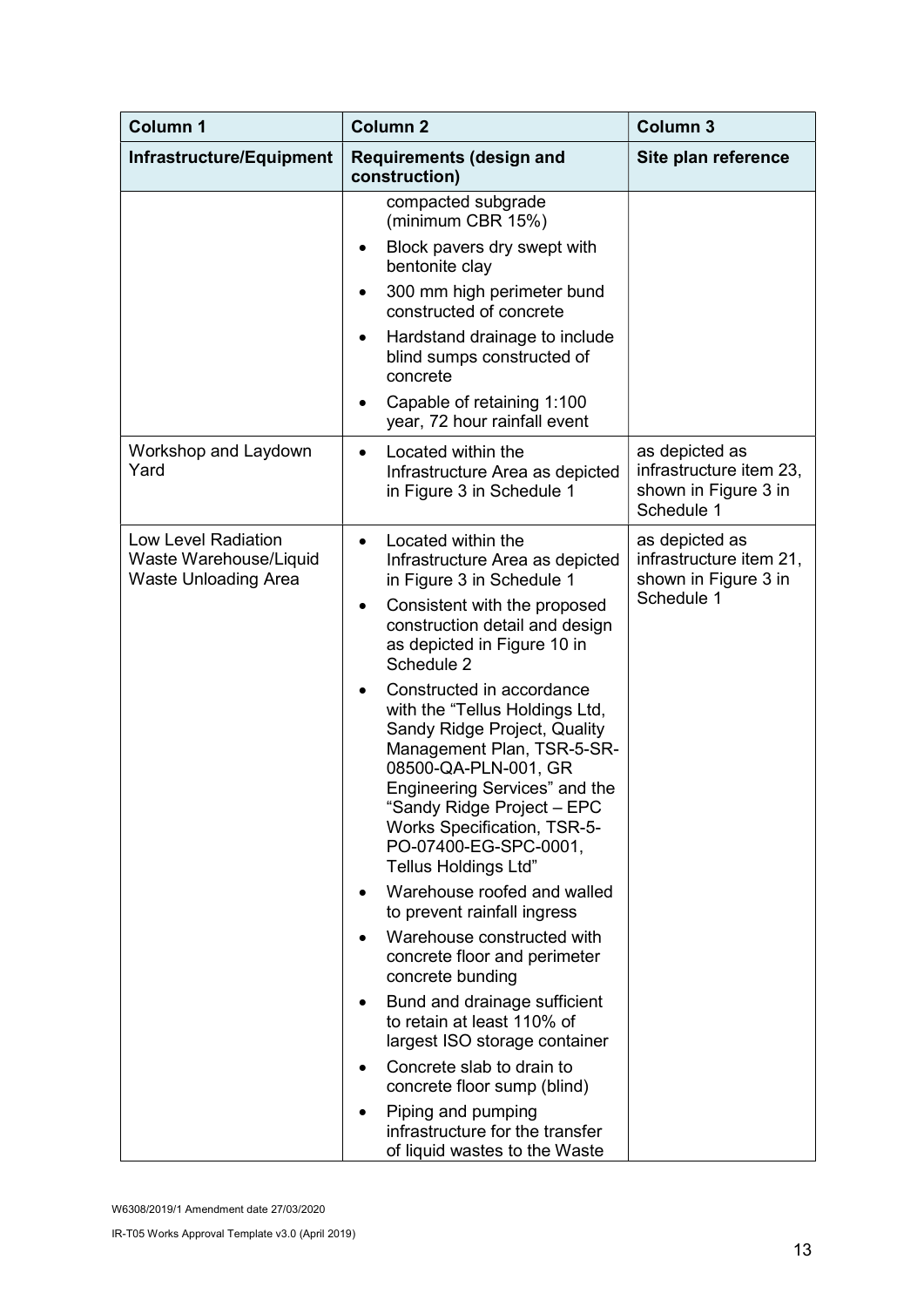| <b>Column 1</b>                                                              | <b>Column 2</b>                                                                                                                                                                                                                                                                                                      | <b>Column 3</b>                                                                                    |
|------------------------------------------------------------------------------|----------------------------------------------------------------------------------------------------------------------------------------------------------------------------------------------------------------------------------------------------------------------------------------------------------------------|----------------------------------------------------------------------------------------------------|
| Infrastructure/Equipment                                                     | <b>Requirements (design and</b><br>construction)                                                                                                                                                                                                                                                                     | Site plan reference                                                                                |
|                                                                              | <b>Immobilisation Plant</b>                                                                                                                                                                                                                                                                                          |                                                                                                    |
| <b>Low Level Radiation</b><br>Waste, Liquid Waste and<br>Sludge Storage Yard | Located within the<br>$\bullet$<br>Infrastructure Area as depicted<br>in Figure 3 in Schedule 1<br>Consistent with the proposed<br>$\bullet$<br>construction detail and design<br>as depicted in Figures 4 and 5<br>in Schedule 2                                                                                    | as depicted as<br>infrastructure item 24,<br>shown in Figure 3 in<br>Schedule 1                    |
|                                                                              | Constructed in accordance<br>with the "Tellus Holdings Ltd,<br>Sandy Ridge Project, Quality<br>Management Plan, TSR-5-SR-<br>08500-QA-PLN-001, GR<br>Engineering Services" and the<br>"Sandy Ridge Project - EPC<br><b>Works Specification, TSR-5-</b><br>PO-07400-EG-SPC-0001,<br><b>Tellus Holdings Ltd"</b>       |                                                                                                    |
|                                                                              | Storage for approximately 40<br>containers or International<br>Standards Organisation (ISO)<br>liquid containers double<br>stacked                                                                                                                                                                                   |                                                                                                    |
|                                                                              | Hardstand constructed of 80<br>$\bullet$<br>mm block paving, laid over a<br>minimum 25 mm bedding<br>sand, laid over 200 mm<br>cement modified<br>silcrete/laterite (minimum<br>soaked CBR of 80%), laid over<br>200mm cement stabilised in-<br>situ materials, laid over<br>compacted subgrade<br>(minimum CBR 15%) |                                                                                                    |
|                                                                              | Hardstand drainage to include<br>blind sumps constructed of<br>concrete                                                                                                                                                                                                                                              |                                                                                                    |
|                                                                              | Capable of retaining 1:100<br>year, 72 hour rainfall event                                                                                                                                                                                                                                                           |                                                                                                    |
| <b>Waste Immobilisation</b><br>Plant                                         | Located within the<br>$\bullet$<br>Infrastructure Area as depicted<br>in Figure 3 in Schedule 1<br>Consistent with the proposed<br>construction detail and design<br>as depicted in Figure 11 in<br>Schedule 2                                                                                                       | as depicted as<br>infrastructure items<br>21, 22, 25 and 26,<br>shown in Figure 3 in<br>Schedule 1 |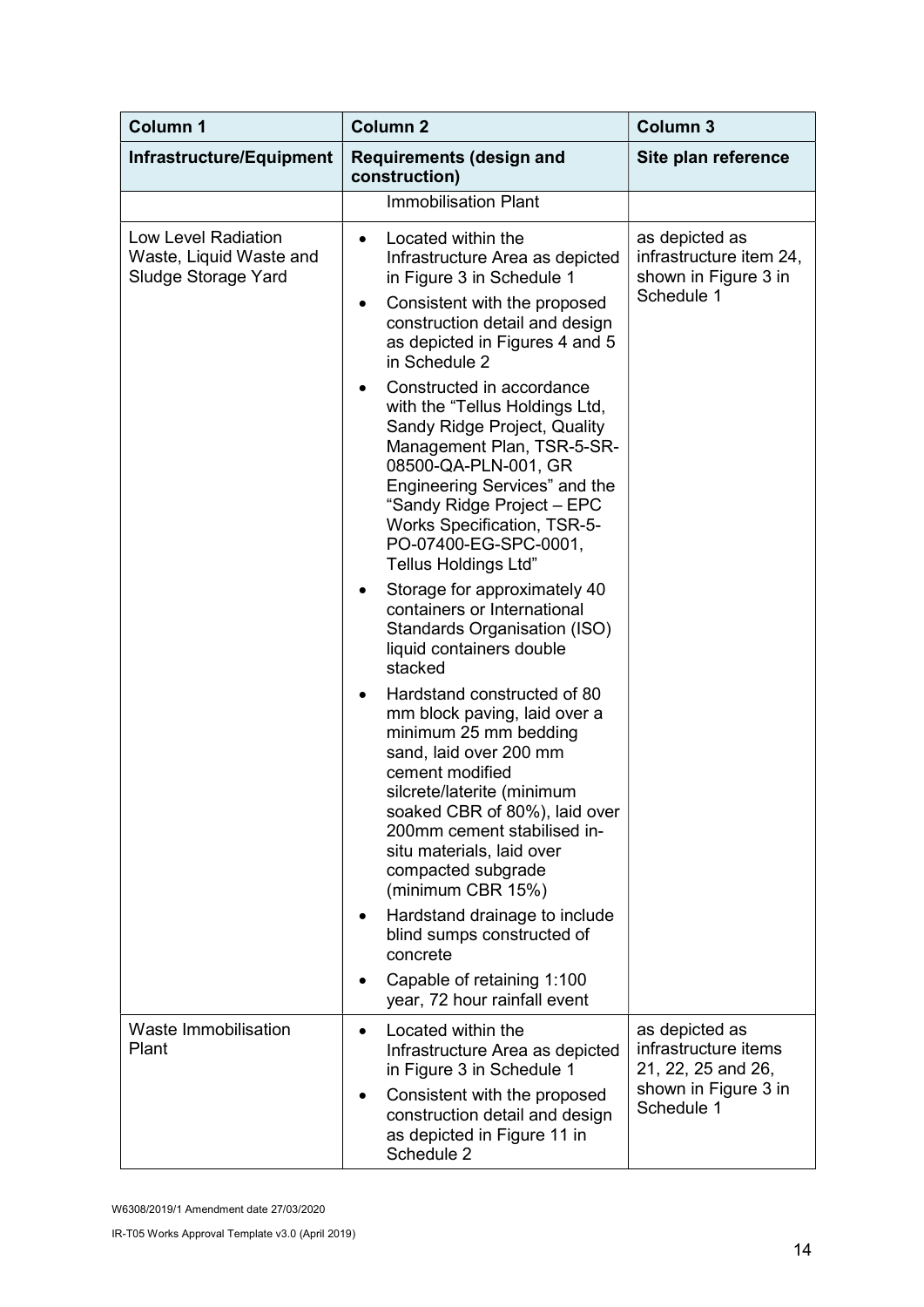| <b>Column 1</b>                 | <b>Column 2</b>                                                                                                                                                                                                                                                                                                | <b>Column 3</b>                                                                 |
|---------------------------------|----------------------------------------------------------------------------------------------------------------------------------------------------------------------------------------------------------------------------------------------------------------------------------------------------------------|---------------------------------------------------------------------------------|
| Infrastructure/Equipment        | <b>Requirements (design and</b><br>construction)                                                                                                                                                                                                                                                               | Site plan reference                                                             |
|                                 | Constructed in accordance<br>with the "Tellus Holdings Ltd,<br>Sandy Ridge Project, Quality<br>Management Plan, TSR-5-SR-<br>08500-QA-PLN-001, GR<br>Engineering Services" and the<br>"Sandy Ridge Project - EPC<br><b>Works Specification, TSR-5-</b><br>PO-07400-EG-SPC-0001,<br><b>Tellus Holdings Ltd"</b> |                                                                                 |
|                                 | Constructed within a bunded<br>concrete hardstand                                                                                                                                                                                                                                                              |                                                                                 |
|                                 | Planetary mixer enclosed and<br>٠<br>installed within the bunded<br>concrete hardstand                                                                                                                                                                                                                         |                                                                                 |
|                                 | Bunded concrete area<br>sufficient to retain a 1:100 year<br>72 hour rainfall event                                                                                                                                                                                                                            |                                                                                 |
|                                 | Blind sumps within concrete<br>٠<br>hardstand to contain spills                                                                                                                                                                                                                                                |                                                                                 |
|                                 | Nominal throughput 30 tonnes<br>٠<br>per hour                                                                                                                                                                                                                                                                  |                                                                                 |
|                                 | Automatic dosing of waste and<br>٠<br>binding additives                                                                                                                                                                                                                                                        |                                                                                 |
|                                 | 100 tonne bulk cement<br>storage silo with dust<br>collection                                                                                                                                                                                                                                                  |                                                                                 |
|                                 | Kaolin stockpile area                                                                                                                                                                                                                                                                                          |                                                                                 |
|                                 | Kaolin feed hopper and<br>covered conveyors                                                                                                                                                                                                                                                                    |                                                                                 |
|                                 | Above ground pipework to be<br>located within concrete bund                                                                                                                                                                                                                                                    |                                                                                 |
|                                 | Dispending pumps fitted with<br>emergency stop function                                                                                                                                                                                                                                                        |                                                                                 |
| 4 x Stormwater Storage<br>Tanks | Located within the Mining Area<br>$\bullet$<br>as depicted in Figure 2 in<br>Schedule 1<br>Consistent with the proposed<br>construction detail and design<br>as depicted in Figures 12 and<br>15 in Schedule 2                                                                                                 | as depicted as "Water<br>Storage Tanks",<br>shown in Figure 12 in<br>Schedule 2 |
|                                 | Each tank with a capacity of<br>45,000 litres                                                                                                                                                                                                                                                                  |                                                                                 |
|                                 | Tanks to be connected in<br>series                                                                                                                                                                                                                                                                             |                                                                                 |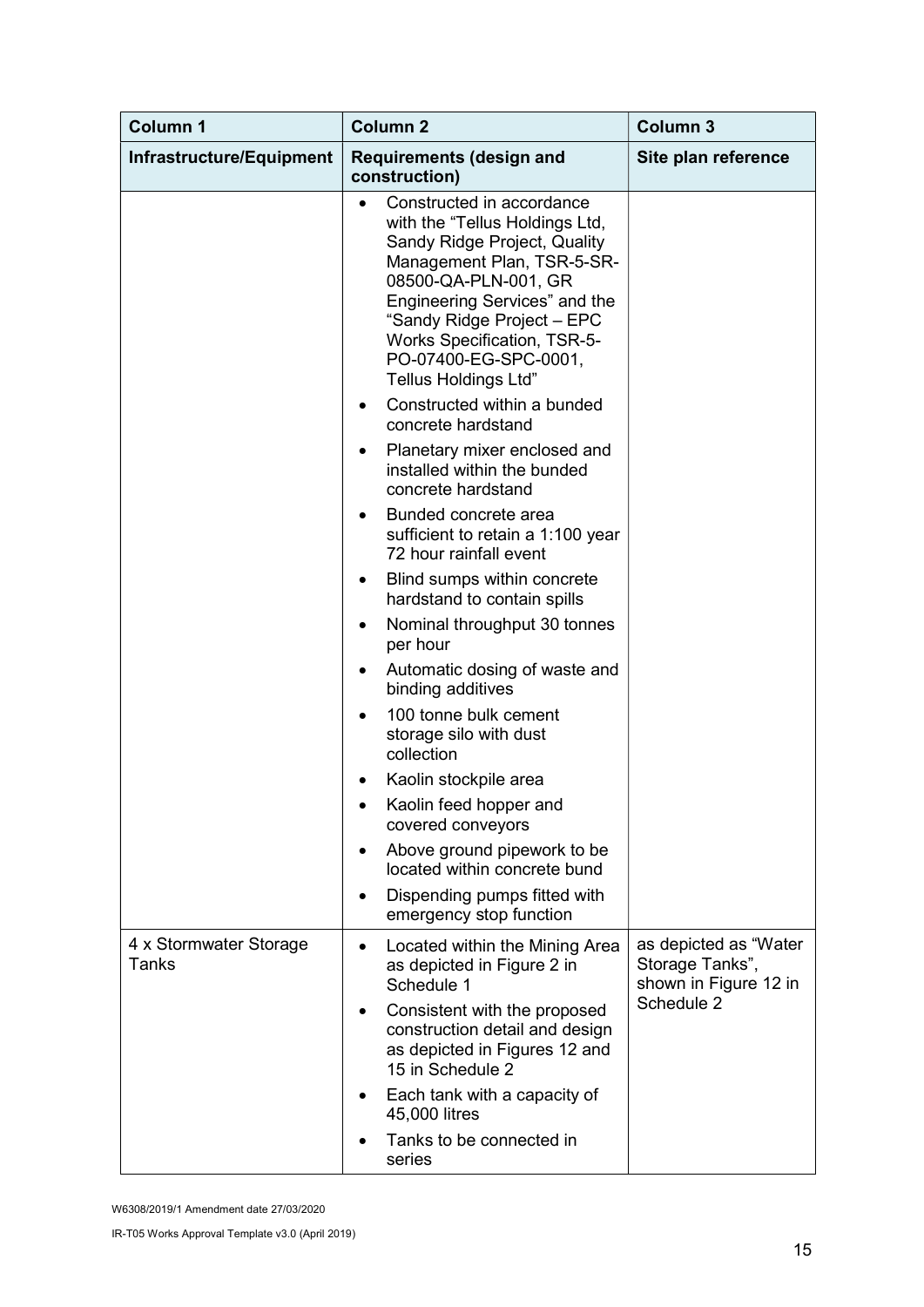| <b>Column 1</b>                                  | <b>Column 2</b>                                                                                                                                                                                                                                                                                                                                 | <b>Column 3</b>                                                                              |
|--------------------------------------------------|-------------------------------------------------------------------------------------------------------------------------------------------------------------------------------------------------------------------------------------------------------------------------------------------------------------------------------------------------|----------------------------------------------------------------------------------------------|
| Infrastructure/Equipment                         | <b>Requirements (design and</b><br>construction)                                                                                                                                                                                                                                                                                                | Site plan reference                                                                          |
|                                                  | Final tank in series to overflow<br>into premises HDPE lined<br>brine pond                                                                                                                                                                                                                                                                      |                                                                                              |
| <b>Brine Pond</b>                                | Located within the Mining Area<br>$\bullet$<br>as depicted in Figure 2 in<br>Schedule 1                                                                                                                                                                                                                                                         | as depicted as "Brine<br>Pond", shown in<br>Figure 2 in Schedule                             |
|                                                  | Consistent with the proposed<br>٠<br>construction detail and design<br>as depicted in Figures 12 and<br>16 in Schedule 2                                                                                                                                                                                                                        | 1                                                                                            |
|                                                  | Constructed in accordance<br>with the "Tellus Holdings Ltd,<br>Sandy Ridge Project, Quality<br>Management Plan, TSR-5-SR-<br>08500-QA-PLN-001, GR<br>Engineering Services" and the<br>"Sandy Ridge Project - EPC<br><b>Works Specification, TSR-5-</b><br>PO-07400-EG-SPC-0001,<br><b>Tellus Holdings Ltd"</b>                                  |                                                                                              |
|                                                  | To be constructed with a 1.0<br>mm thick HDPE liner                                                                                                                                                                                                                                                                                             |                                                                                              |
|                                                  | To be constructed of a<br>capacity to contain 2000 $m3$                                                                                                                                                                                                                                                                                         |                                                                                              |
|                                                  | Stock fence to prevent stock<br>access                                                                                                                                                                                                                                                                                                          |                                                                                              |
| Waste Cells, Air Domes<br><b>Settlement Pond</b> | Located within the Mining Area<br>$\bullet$<br>as depicted in Figure 2 in<br>Schedule 1.<br>Consistent with the proposed<br>construction detail and design<br>as depicted in Figure 12, 13,<br>14 and 17 in Schedule 2                                                                                                                          | as depicted as "Mine<br>Pits" and "Settlement<br>sump" shown in<br>Figure 2 in Schedule<br>1 |
|                                                  | Constructed in accordance<br>with the "Tellus Holdings Ltd,<br>Sandy Ridge Project, Quality<br>Management Plan, TSR-5-SR-<br>08500-QA-PLN-001, GR<br>Engineering Services" and the<br>"Sandy Ridge Project - EPC<br><b>Works Specification, TSR-5-</b><br>PO-07400-EG-SPC-0001,<br><b>Tellus Holdings Ltd"</b><br>Excavated mine cells used for |                                                                                              |
|                                                  | waste deposition<br>Nominal size 80 m x 160 m x                                                                                                                                                                                                                                                                                                 |                                                                                              |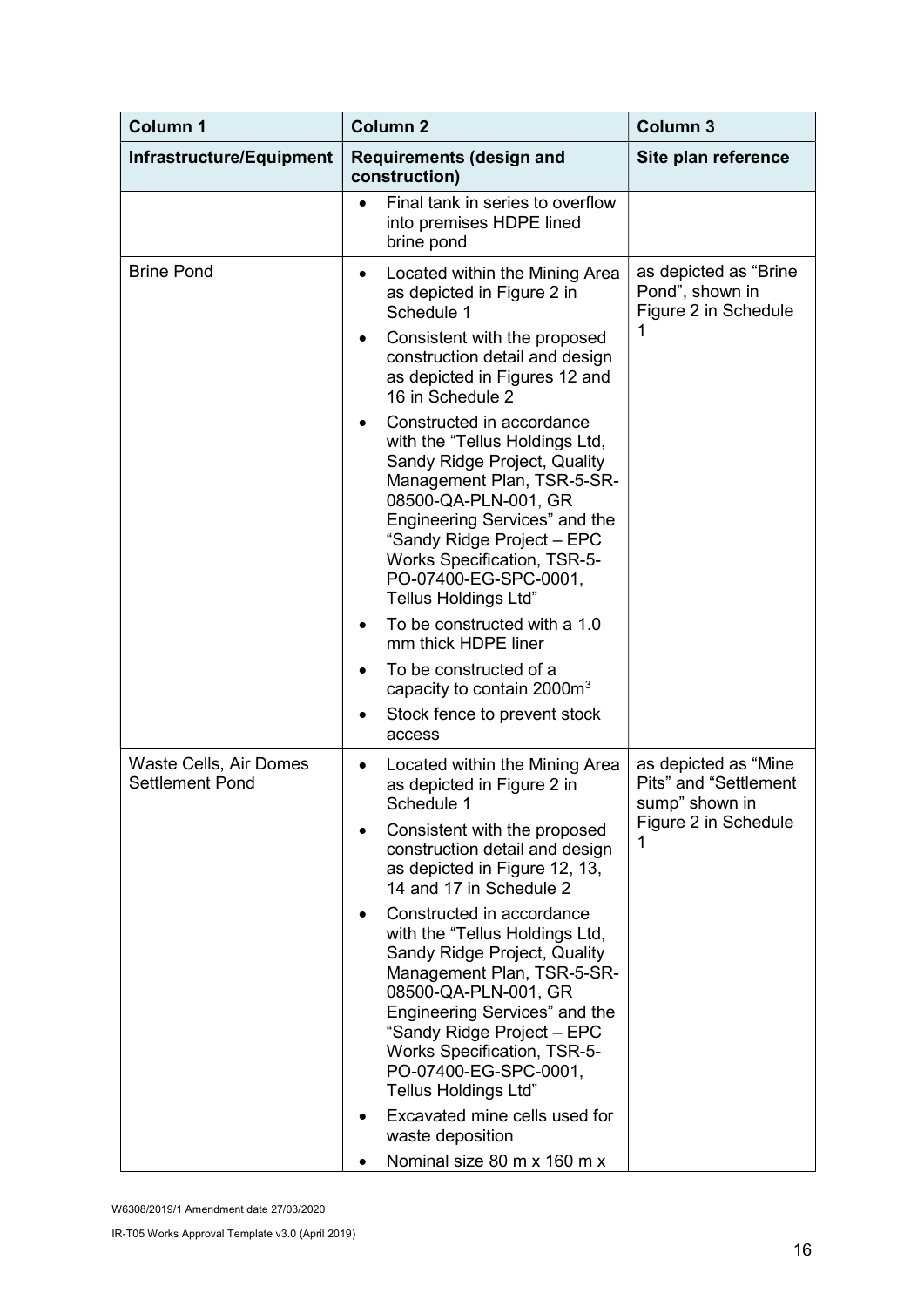| <b>Column 1</b>          | <b>Column 2</b>                                                                         | <b>Column 3</b>     |
|--------------------------|-----------------------------------------------------------------------------------------|---------------------|
| Infrastructure/Equipment | <b>Requirements (design and</b><br>construction)                                        | Site plan reference |
|                          | 30 m<br>The bottom of the wastes cells                                                  |                     |
|                          | to be constructed a minimum<br>5 m above the underlying<br>unweathered granite bedrock  |                     |
|                          | Covered air dome to enclose<br>the length and width of the<br>excavated waste cell      |                     |
|                          | Air dome fitted with entry and<br>$\bullet$<br>exit doorway airlock                     |                     |
|                          | Surface water diversion<br>channels installed to divert<br>water away from waste cells. |                     |
|                          | Surface water diversion<br>channels to direct surface<br>water to settlement sump       |                     |

### **Emissions**

5. The Works Approval Holder must not cause any Emissions from the Works authorised through this Works Approval except for specified Emissions and general Emissions described in Column 1 of Table 3, subject to the exclusions, limitations or requirements specified in Column 2, of Table 3.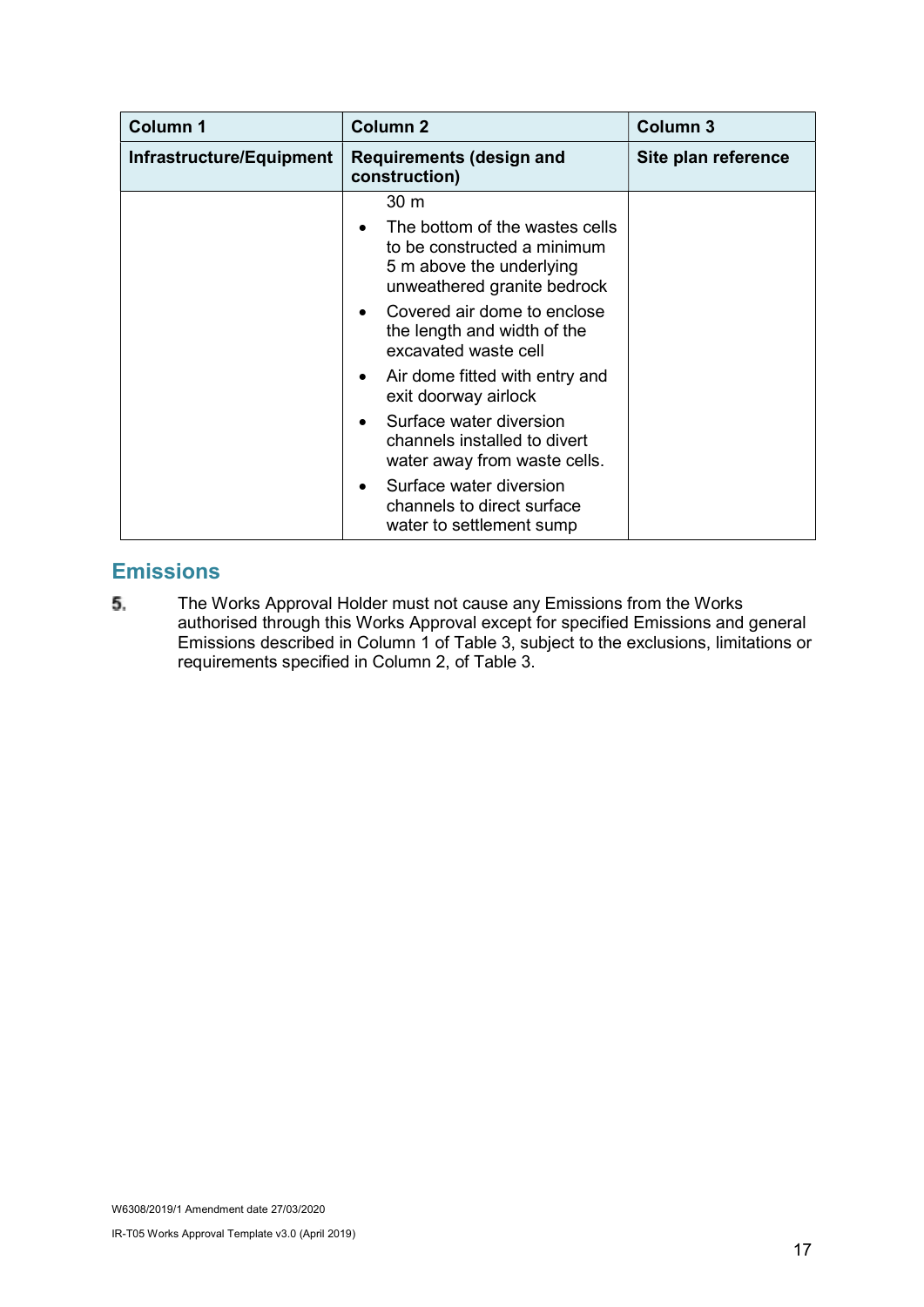#### Table 3: Authorised Emissions table

| <b>Column 1</b>                                                            | <b>Column 2</b>                                                                                                                                                                                                                |
|----------------------------------------------------------------------------|--------------------------------------------------------------------------------------------------------------------------------------------------------------------------------------------------------------------------------|
| <b>Emission type</b>                                                       | <b>Exclusions/Limitations/Requirements</b>                                                                                                                                                                                     |
| <b>General Emissions</b><br>(excluding Specified Emissions)                |                                                                                                                                                                                                                                |
| Emissions which arise from undertaking<br>the Works set out in Schedule 2. | <b>Emissions excluded from General</b><br>Emissions are:                                                                                                                                                                       |
|                                                                            | Unreasonable Emissions; or<br>$\bullet$                                                                                                                                                                                        |
|                                                                            | Emissions that result in, or are likely<br>$\bullet$<br>to result in, Pollution, Material<br><b>Environmental Harm or Serious</b><br>Environmental Harm; or                                                                    |
|                                                                            | Discharges of Waste in<br>circumstances likely to cause<br>Pollution; or                                                                                                                                                       |
|                                                                            | Emissions that result, or are likely to<br>result in, the Discharge or<br>abandonment of Waste in water to<br>which the public has access; or                                                                                  |
|                                                                            | Emissions or Discharges which do<br>$\bullet$<br>not comply with an Approved Policy;<br><b>or</b>                                                                                                                              |
|                                                                            | Emissions or Discharges which do<br>not comply with prescribed standard;<br>or                                                                                                                                                 |
|                                                                            | Emissions or Discharges which do<br>$\bullet$<br>not comply with the conditions in an<br>Implementation Agreement or<br>Decision; or                                                                                           |
|                                                                            | Emissions or Discharges the subject<br>of offences under regulations<br>prescribed under the EP Act,<br>including materials discharged under<br>the Environmental Protection<br>(Unauthorised Discharges)<br>Regulations 2004. |

### Record-keeping

- The Works Approval Holder must maintain accurate Books including information, 6. reports and data in relation to the Works and the Books must:
	- (a) be legible;
	- (b) if amended, be amended in such a ways that the original and subsequent amendments remain legible or are capable of retrieval;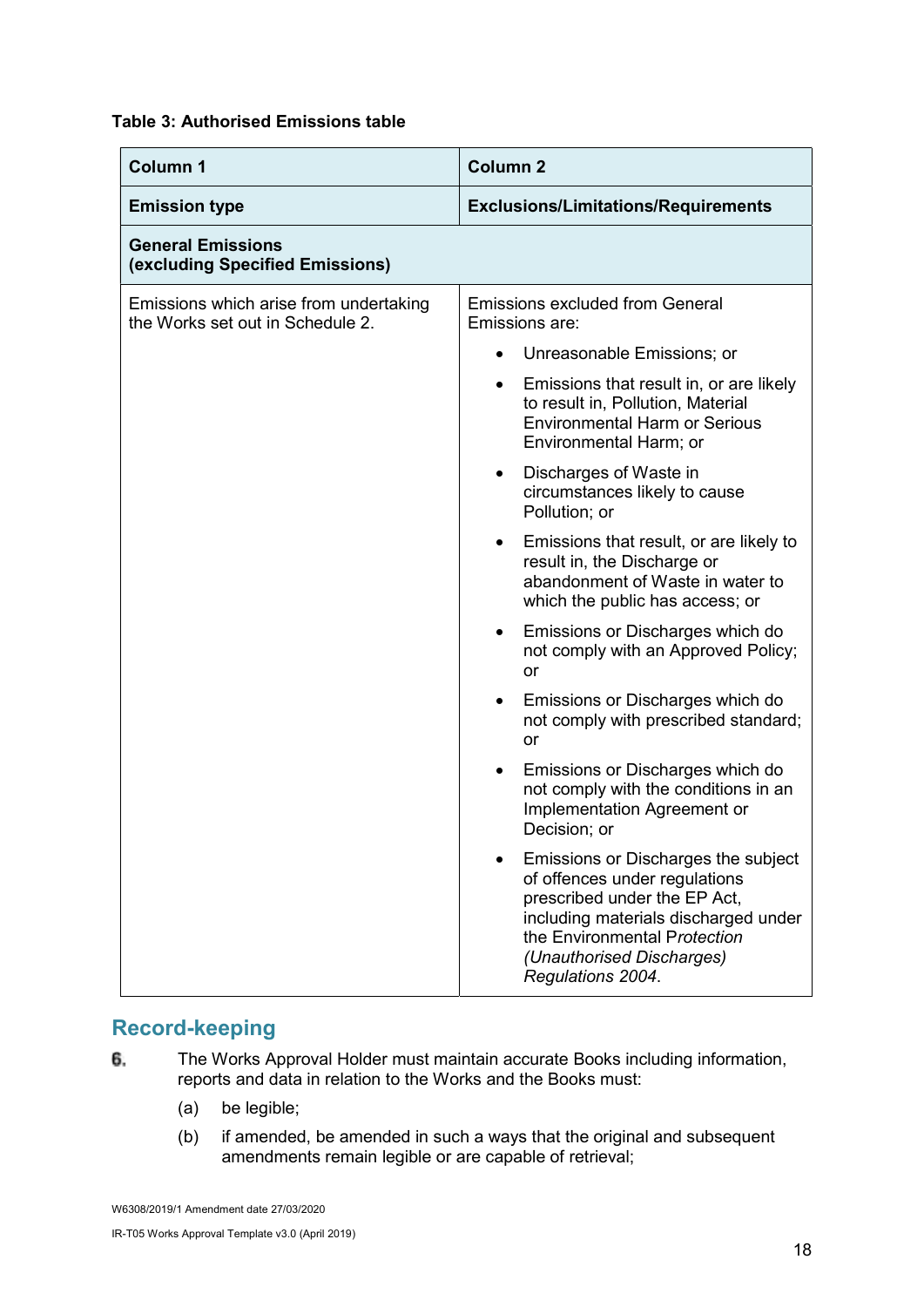- (c) be retained for at least 3 years from the date the Books were made;
- (d) be available to be produced to an Inspector or the CEO.
- $7.$ The Works Approval Holder must comply with a Department Request within 14 days from the date of the Department Request or such other period as agreed to by the Inspector or the CEO.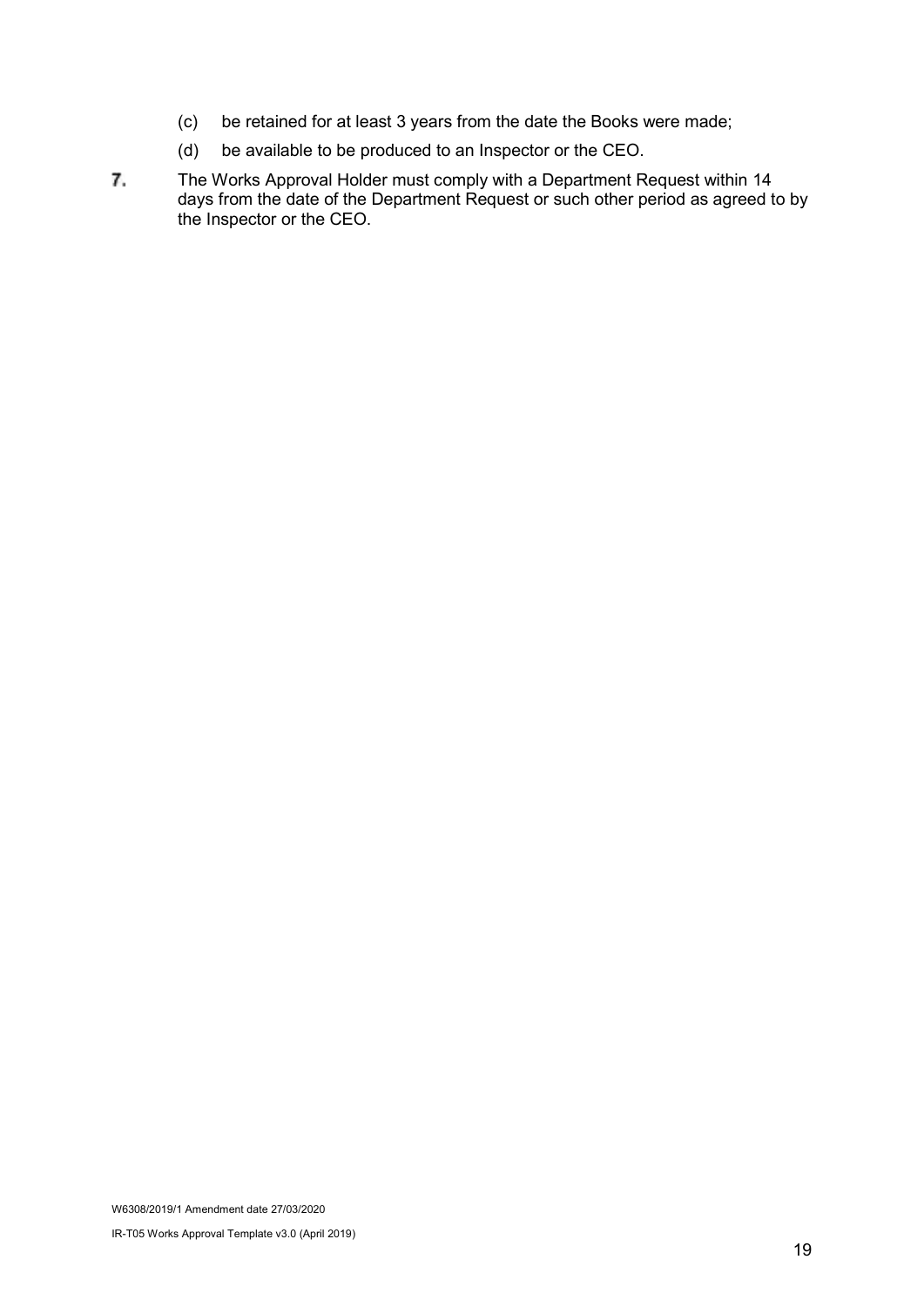## Schedule 1: Maps

## Premises map

The Premises are shown in the map below.





W6308/2019/1 Amendment date 27/03/2020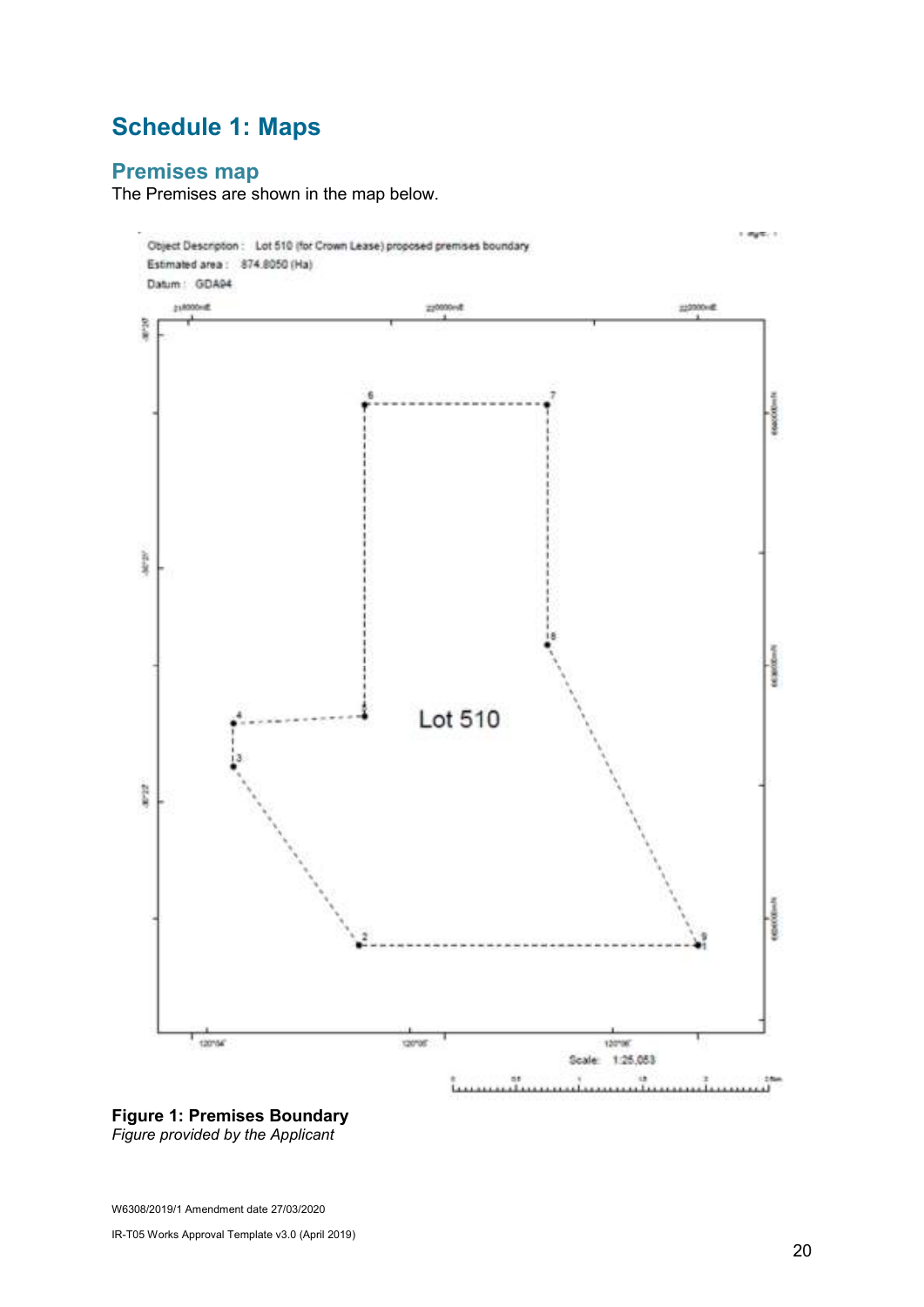

#### Figure 2: Extended Site Layout Plan Figure provided by the Applicant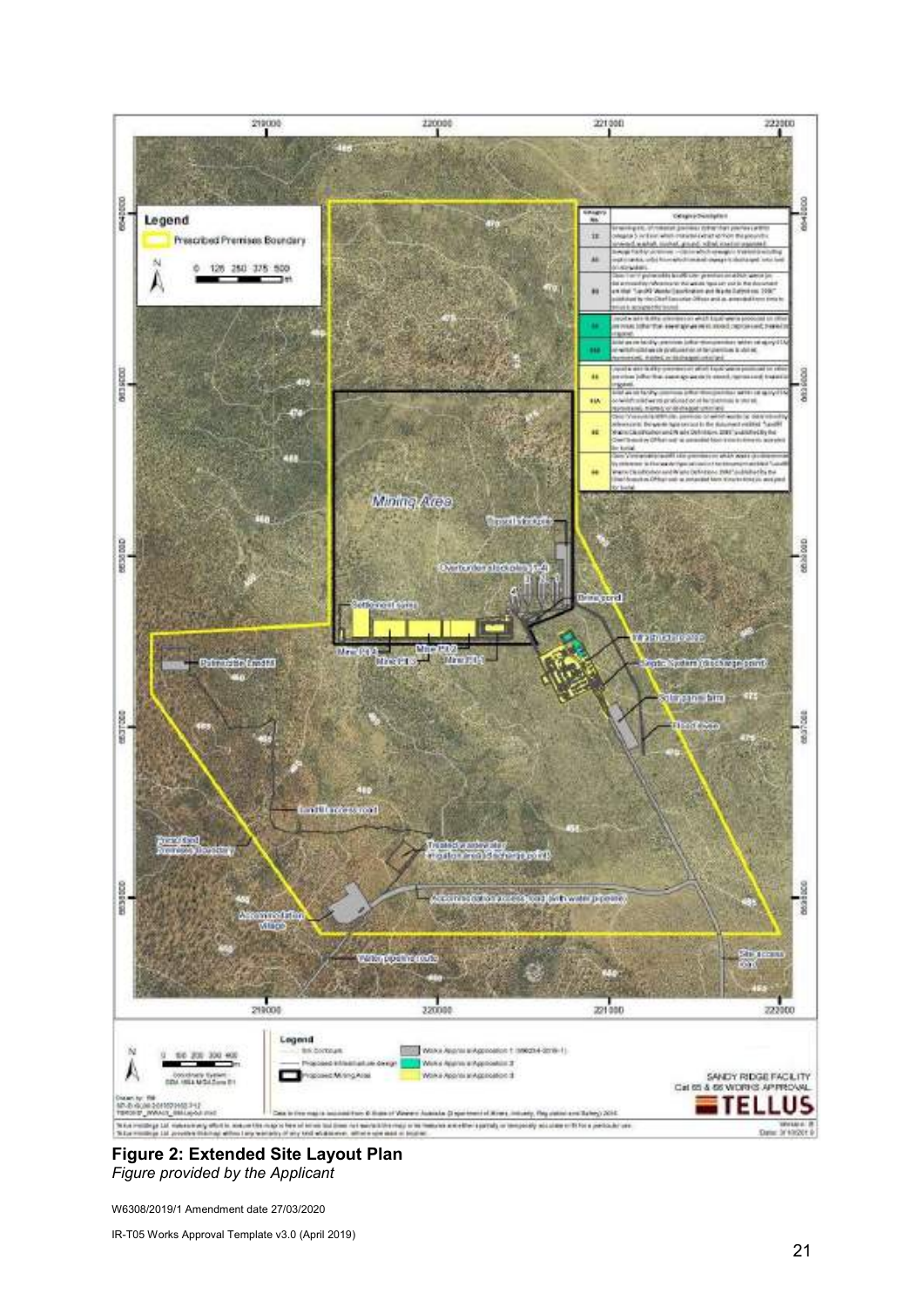

## Figure 3: Infrastructure Area

Figure provided by the Applicant

W6308/2019/1 Amendment date 27/03/2020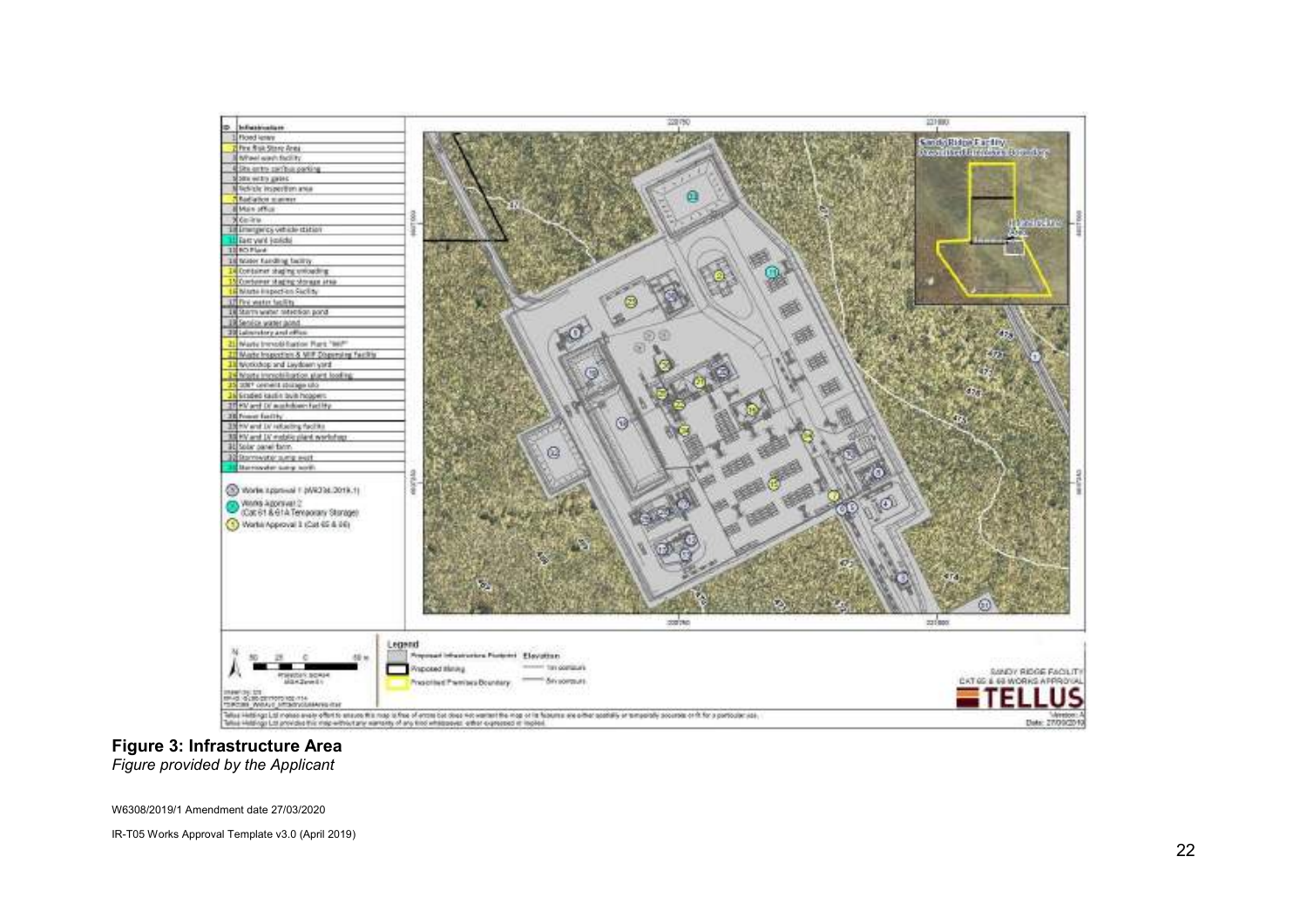## Premises boundary

The Premises boundary is defined by the coordinates in Table 4.

| <b>Point</b> | <b>Easting</b> | <b>Northing</b> |
|--------------|----------------|-----------------|
| 1            | 222001.483     | 6635790.945     |
| 2            | 219320.942     | 6635790.945     |
| 3            | 218326.700     | 6637198.348     |
| 4            | 218326.700     | 6637541.348     |
| 5            | 219367.045     | 6637599.746     |
| 6            | 219367.045     | 6640073.123     |
| 7            | 220809.210     | 6640073.123     |
| 8            | 220810.991     | 6638167.711     |
| 9            | 222001.483     | 6635790.945     |

#### Table 4: Premises boundary coordinates<sup>1</sup>

Note 1: GDA 1994 MGA Zone 51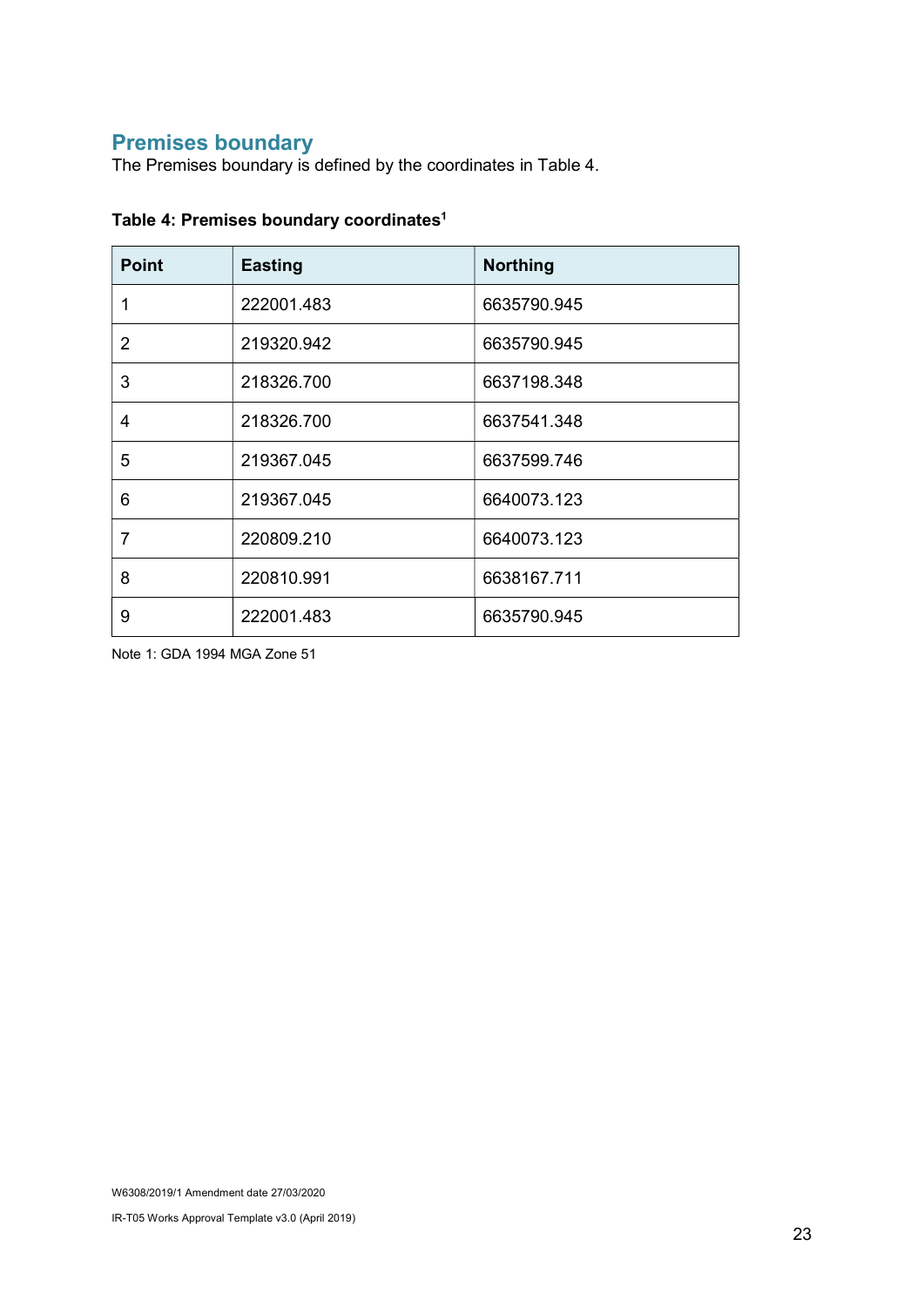## Schedule 2: Works

At the time of assessment, Emissions and Discharges from the Works listed in Table 5 were considered in the determination of the risk and related Conditions for the Works Approval.

| <b>Works</b>                                  | <b>Specifications/Drawings</b>                                                                                                                                                                                                                                                             |
|-----------------------------------------------|--------------------------------------------------------------------------------------------------------------------------------------------------------------------------------------------------------------------------------------------------------------------------------------------|
| Waste Storage - Mixed Store                   | Constructed in the location as depicted<br>in Figure 3 (Schedule 1) and detailed by<br>the construction arrangement depicted in<br>Figure 4 and Figure 5 (Schedule 2).                                                                                                                     |
|                                               | Constructed in accordance with the<br>"Tellus Holdings Ltd, Sandy Ridge<br>Project, Quality Management Plan, TSR-<br>5-SR-08500-QA-PLN-001, GR<br>Engineering Services" and the "Sandy<br>Ridge Project - EPC Works<br>Specification, TSR-5-PO-07400-EG-<br>SPC-0001, Tellus Holdings Ltd" |
| Waste Storage - East Yard                     | Constructed in the location as depicted<br>in Figure 3 (Schedule 1) and detailed by<br>the construction arrangement depicted in<br>Figure 4 and Figure 5 (Schedule 2).                                                                                                                     |
|                                               | Constructed in accordance with the<br>"Tellus Holdings Ltd, Sandy Ridge<br>Project, Quality Management Plan, TSR-<br>5-SR-08500-QA-PLN-001, GR<br>Engineering Services" and the "Sandy<br>Ridge Project - EPC Works<br>Specification, TSR-5-PO-07400-EG-<br>SPC-0001, Tellus Holdings Ltd" |
| Non-Radioactive Waste Inspection<br>Warehouse | Constructed in the location as depicted<br>in Figure 3 (Schedule 1) and detailed by<br>the construction arrangement depicted in<br>Figure 6 (Schedule 2).                                                                                                                                  |
|                                               | Constructed in accordance with the<br>"Tellus Holdings Ltd, Sandy Ridge<br>Project, Quality Management Plan, TSR-<br>5-SR-08500-QA-PLN-001, GR<br>Engineering Services" and the "Sandy<br>Ridge Project - EPC Works<br>Specification, TSR-5-PO-07400-EG-<br>SPC-0001, Tellus Holdings Ltd" |

#### Table 5: Authorised Works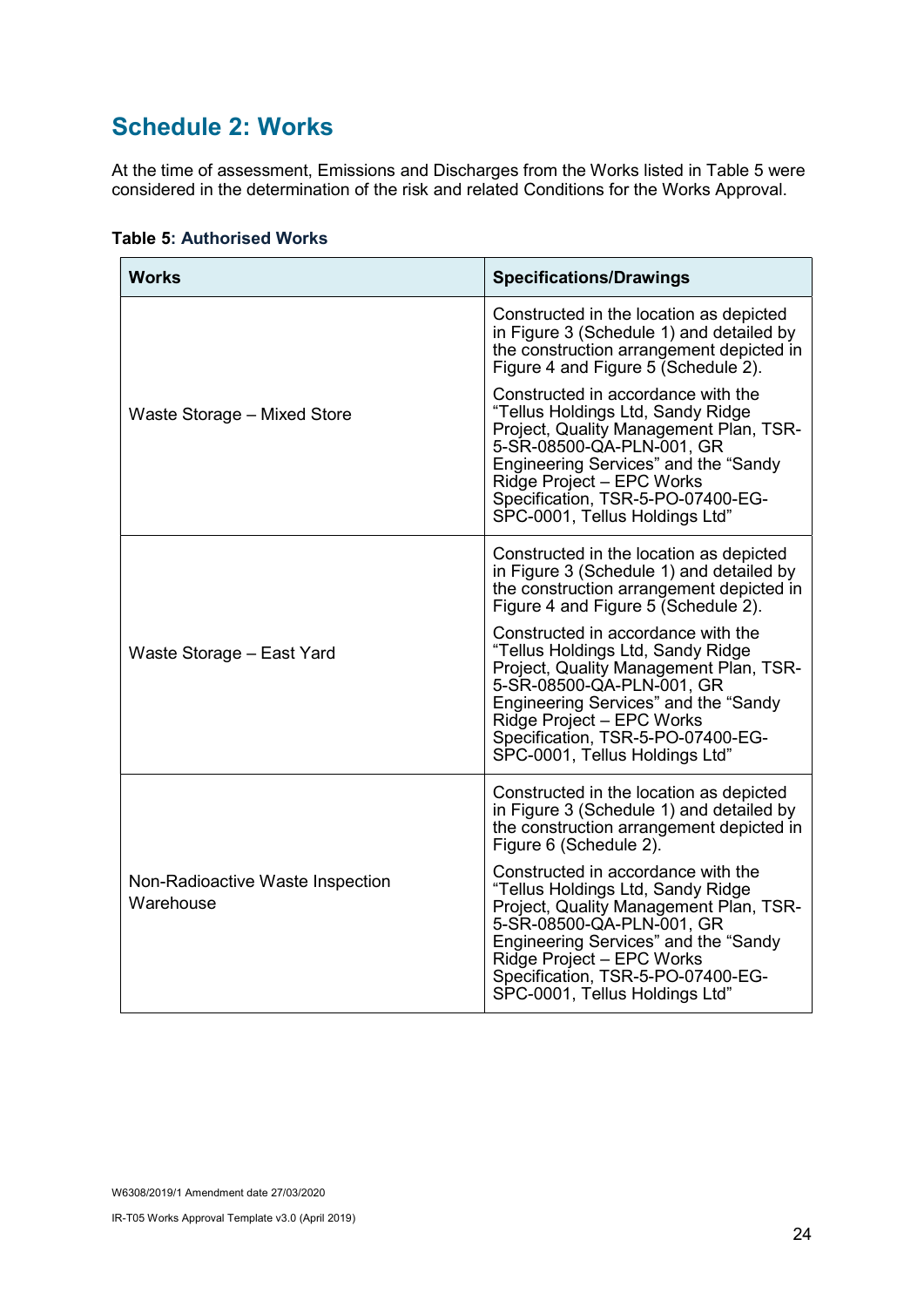| <b>Works</b>                                | <b>Specifications/Drawings</b>                                                                                                                                                                                                                                                             |
|---------------------------------------------|--------------------------------------------------------------------------------------------------------------------------------------------------------------------------------------------------------------------------------------------------------------------------------------------|
|                                             | Constructed in the location as depicted<br>in Figure 7 (Schedule 2) and detailed by<br>the construction arrangement depicted in<br>Figure 8 (Schedule 2).                                                                                                                                  |
| <b>PFAS Contaminated Waste Storage Area</b> | Constructed in accordance with the<br>"Tellus Holdings Ltd, Sandy Ridge<br>Project, Quality Management Plan, TSR-<br>5-SR-08500-QA-PLN-001, GR<br>Engineering Services" and the "Sandy<br>Ridge Project - EPC Works<br>Specification, TSR-5-PO-07400-EG-<br>SPC-0001, Tellus Holdings Ltd" |
|                                             | Constructed in the location as depicted<br>in Figure 3 (Schedule 1).                                                                                                                                                                                                                       |
| <b>Radiation Detector</b>                   | Constructed in accordance with the<br>"Tellus Holdings Ltd, Sandy Ridge<br>Project, Quality Management Plan, TSR-<br>5-SR-08500-QA-PLN-001, GR<br>Engineering Services" and the "Sandy<br>Ridge Project - EPC Works<br>Specification, TSR-5-PO-07400-EG-<br>SPC-0001, Tellus Holdings Ltd" |
| <b>Flammable Goods Store</b>                | Constructed in the location as depicted<br>in Figure 3 (Schedule 1) and detailed by<br>the construction arrangement depicted in<br>Figure 9 (Schedule 2).                                                                                                                                  |
|                                             | Constructed in accordance with the<br>"Tellus Holdings Ltd, Sandy Ridge<br>Project, Quality Management Plan, TSR-<br>5-SR-08500-QA-PLN-001, GR<br>Engineering Services" and the "Sandy<br>Ridge Project – EPC Works<br>Specification, TSR-5-PO-07400-EG-<br>SPC-0001, Tellus Holdings Ltd" |
|                                             | Constructed in the location as depicted<br>in Figure 3 (Schedule 1).                                                                                                                                                                                                                       |
| Workshop and laydown yard                   | Constructed in accordance with the<br>"Tellus Holdings Ltd, Sandy Ridge<br>Project, Quality Management Plan, TSR-<br>5-SR-08500-QA-PLN-001, GR<br>Engineering Services" and the "Sandy<br>Ridge Project - EPC Works<br>Specification, TSR-5-PO-07400-EG-<br>SPC-0001, Tellus Holdings Ltd" |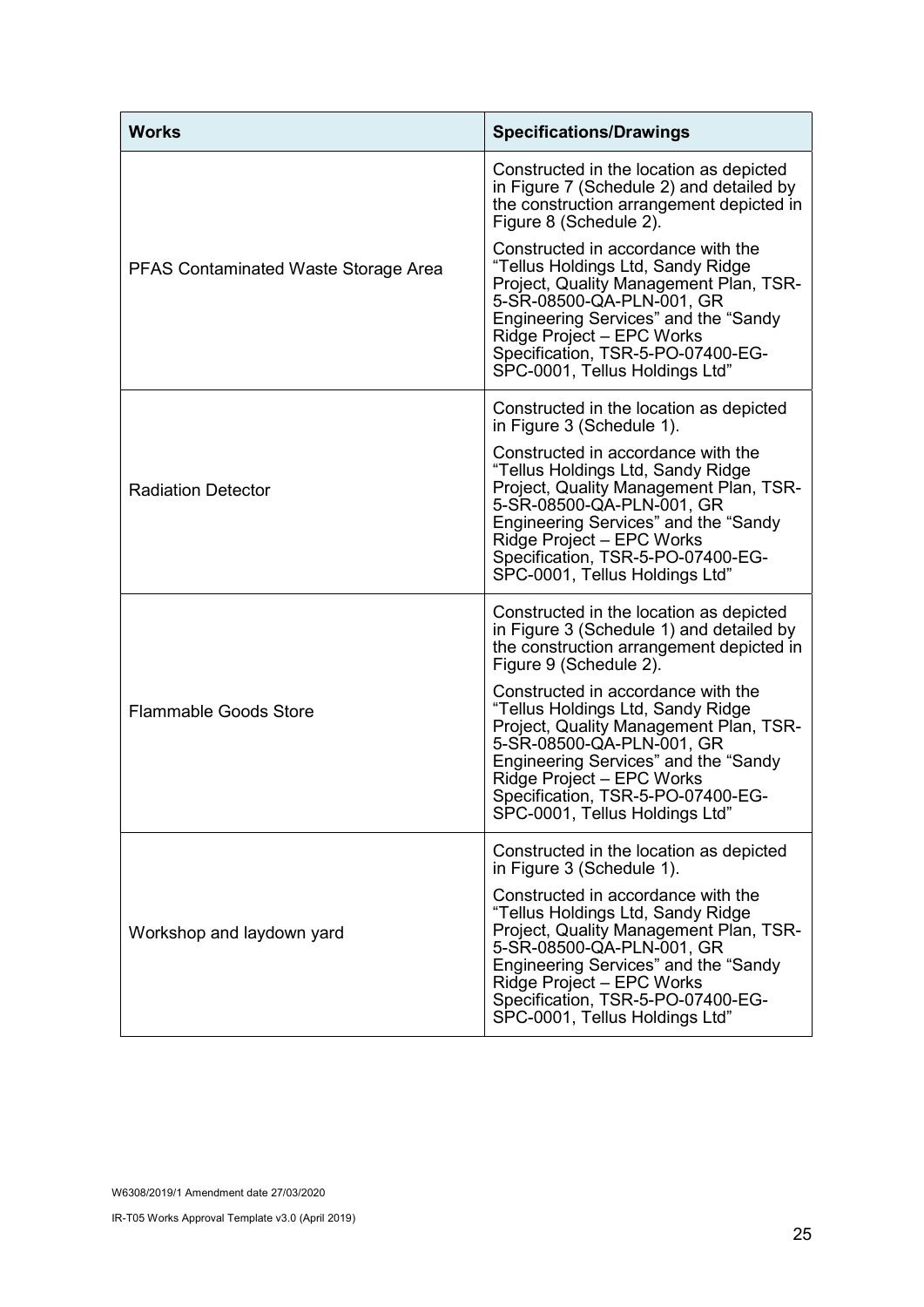| <b>Works</b>                                                       | <b>Specifications/Drawings</b>                                                                                                                                                                                                                                                             |
|--------------------------------------------------------------------|--------------------------------------------------------------------------------------------------------------------------------------------------------------------------------------------------------------------------------------------------------------------------------------------|
|                                                                    | Constructed in the location as depicted<br>in Figure 3 (Schedule 1) and detailed by<br>the construction arrangement depicted in<br>Figure 10 (Schedule 2).                                                                                                                                 |
| Low Level Radiation Waste<br>Warehouse/Liquid Waste Unloading Area | Constructed in accordance with the<br>"Tellus Holdings Ltd, Sandy Ridge<br>Project, Quality Management Plan, TSR-<br>5-SR-08500-QA-PLN-001, GR<br>Engineering Services" and the "Sandy<br>Ridge Project - EPC Works<br>Specification, TSR-5-PO-07400-EG-<br>SPC-0001, Tellus Holdings Ltd" |
| Low Level Radiation Waste Storage Yard                             | Constructed in the location as depicted<br>in Figure 3 (Schedule 1) and detailed by<br>the construction arrangement depicted in<br>Figure 4 and Figure 5 (Schedule 2).                                                                                                                     |
|                                                                    | Constructed in accordance with the<br>"Tellus Holdings Ltd, Sandy Ridge<br>Project, Quality Management Plan, TSR-<br>5-SR-08500-QA-PLN-001, GR<br>Engineering Services" and the "Sandy<br>Ridge Project - EPC Works<br>Specification, TSR-5-PO-07400-EG-<br>SPC-0001, Tellus Holdings Ltd" |
| <b>Waste Immobilisation Plant</b>                                  | Constructed in the location as depicted<br>in Figure 3 (Schedule 1) and detailed by<br>the construction arrangement depicted in<br>Figure 11 (Schedule 2).                                                                                                                                 |
|                                                                    | Constructed in accordance with the<br>"Tellus Holdings Ltd, Sandy Ridge<br>Project, Quality Management Plan, TSR-<br>5-SR-08500-QA-PLN-001, GR<br>Engineering Services" and the "Sandy<br>Ridge Project - EPC Works<br>Specification, TSR-5-PO-07400-EG-<br>SPC-0001, Tellus Holdings Ltd" |
|                                                                    | Constructed in the location as depicted<br>in Figure 2 (Schedule 1) and detailed by<br>the construction arrangement depicted in<br>Figure 12 and 15 (Schedule 2).                                                                                                                          |
| 4 x Stormwater Storage Tanks                                       | Constructed in accordance with the<br>"Tellus Holdings Ltd, Sandy Ridge<br>Project, Quality Management Plan, TSR-<br>5-SR-08500-QA-PLN-001, GR<br>Engineering Services" and the "Sandy<br>Ridge Project - EPC Works<br>Specification, TSR-5-PO-07400-EG-<br>SPC-0001, Tellus Holdings Ltd" |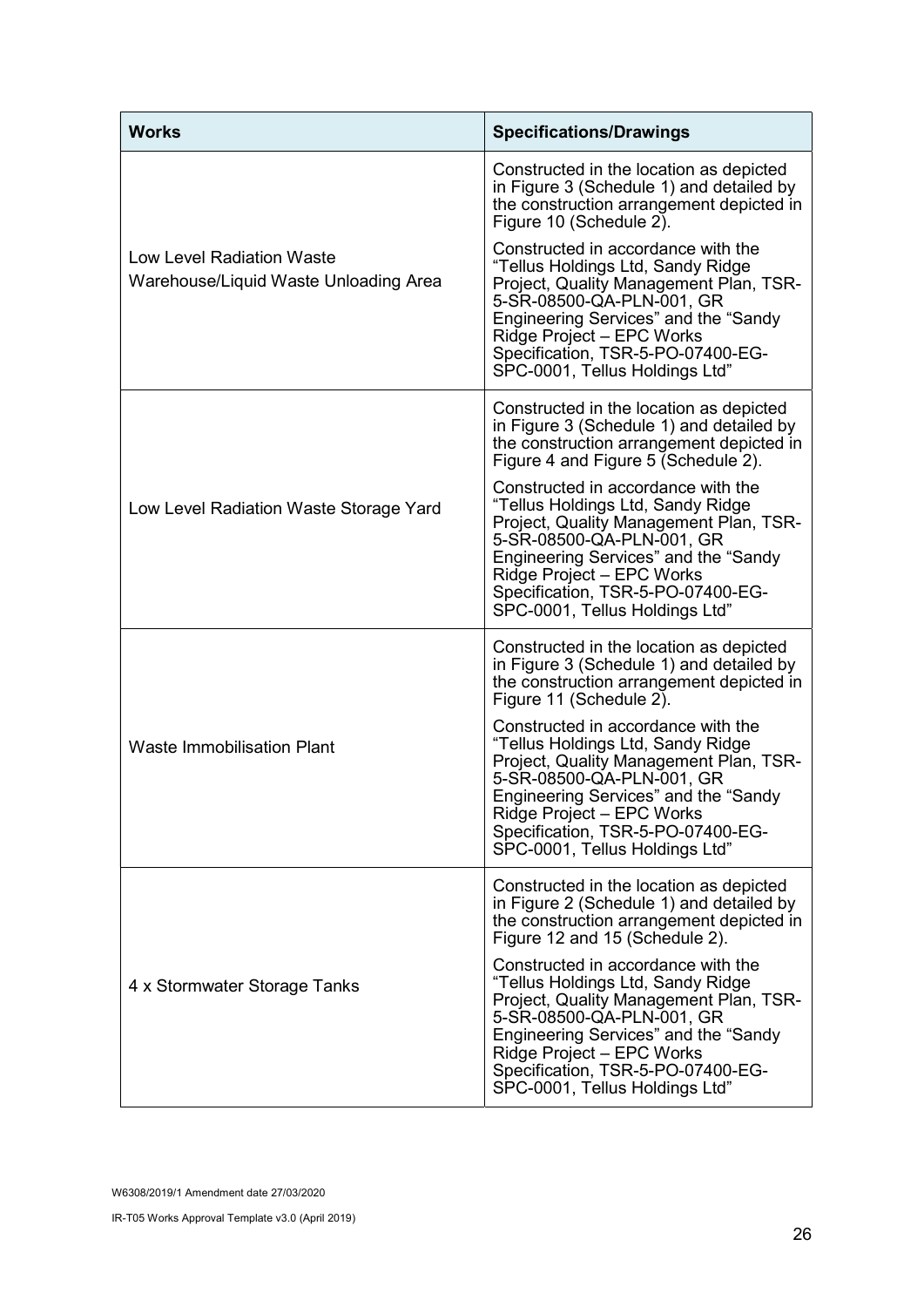| <b>Works</b>                    | <b>Specifications/Drawings</b>                                                                                                                                                                                                                                                             |
|---------------------------------|--------------------------------------------------------------------------------------------------------------------------------------------------------------------------------------------------------------------------------------------------------------------------------------------|
|                                 | Constructed in the location as depicted<br>in Figure 2 (Schedule 1) and detailed by<br>the construction arrangement depicted in<br>Figure 12 and 16 (Schedule 2).                                                                                                                          |
| <b>Brine Pond</b>               | Constructed in accordance with the<br>"Tellus Holdings Ltd, Sandy Ridge<br>Project, Quality Management Plan, TSR-<br>5-SR-08500-QA-PLN-001, GR<br>Engineering Services" and the "Sandy<br>Ridge Project - EPC Works<br>Specification, TSR-5-PO-07400-EG-<br>SPC-0001, Tellus Holdings Ltd" |
| Waste Cells and Settlement Pond | Constructed in the location as depicted<br>in Figure 2 (Schedule 1) and detailed by<br>the construction arrangement depicted in<br>Figures 12, 13, 14 and 17 (Schedule 2).                                                                                                                 |
|                                 | Constructed in accordance with the<br>"Tellus Holdings Ltd, Sandy Ridge<br>Project, Quality Management Plan, TSR-<br>5-SR-08500-QA-PLN-001, GR<br>Engineering Services" and the "Sandy<br>Ridge Project - EPC Works<br>Specification, TSR-5-PO-07400-EG-<br>SPC-0001, Tellus Holdings Ltd" |

### Site layout

The infrastructure and equipment are set out on the Premises in accordance with the site layout specified on the Premises map in Schedule 1.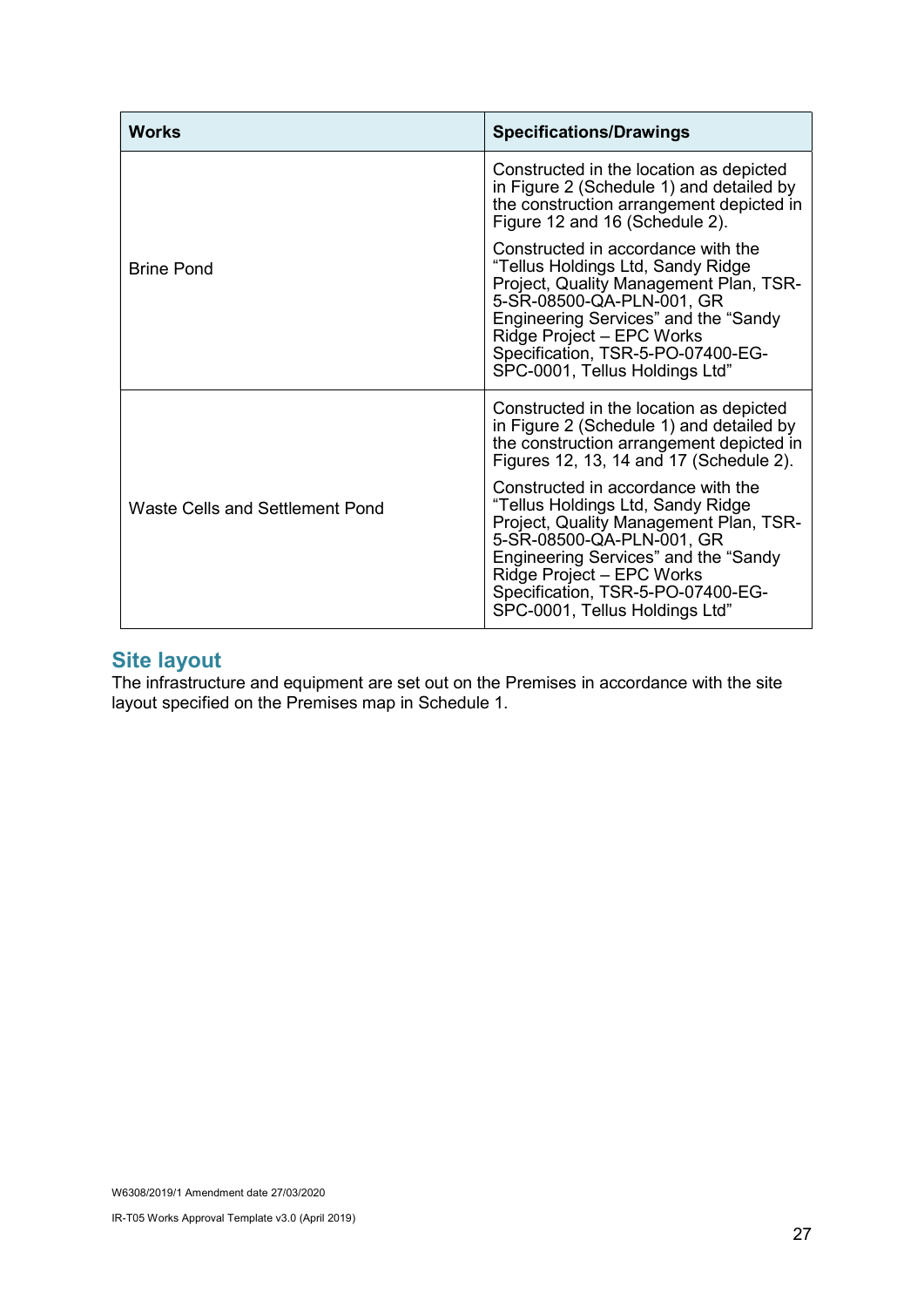

Figure 4: Infrastructure Area General Concrete and Pavement Arrangement Figure provided by the Applicant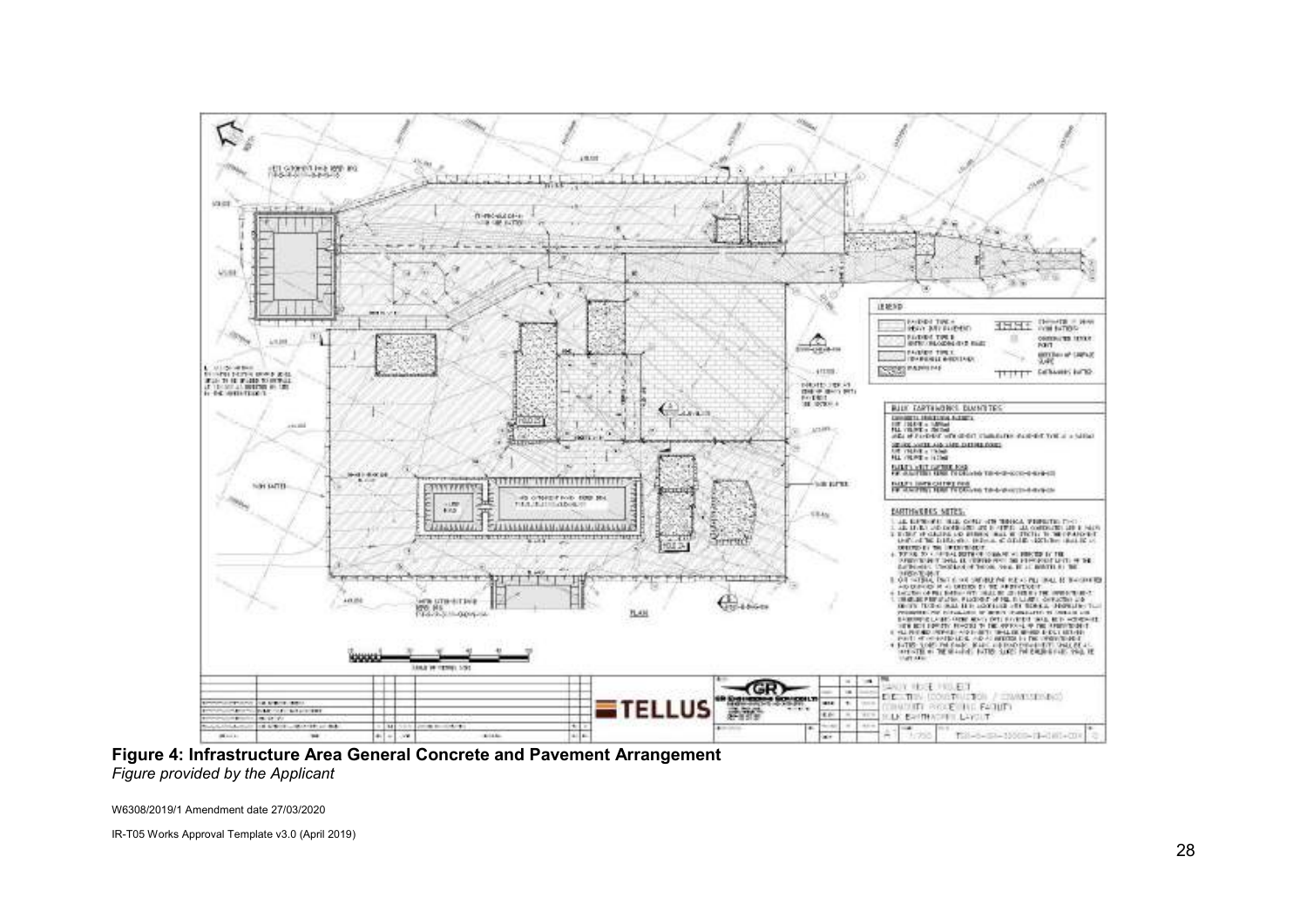

#### Figure 5: Infrastructure area – pavement detail Figure provided by the Applicant

W6308/2019/1 Amendment date 27/03/2020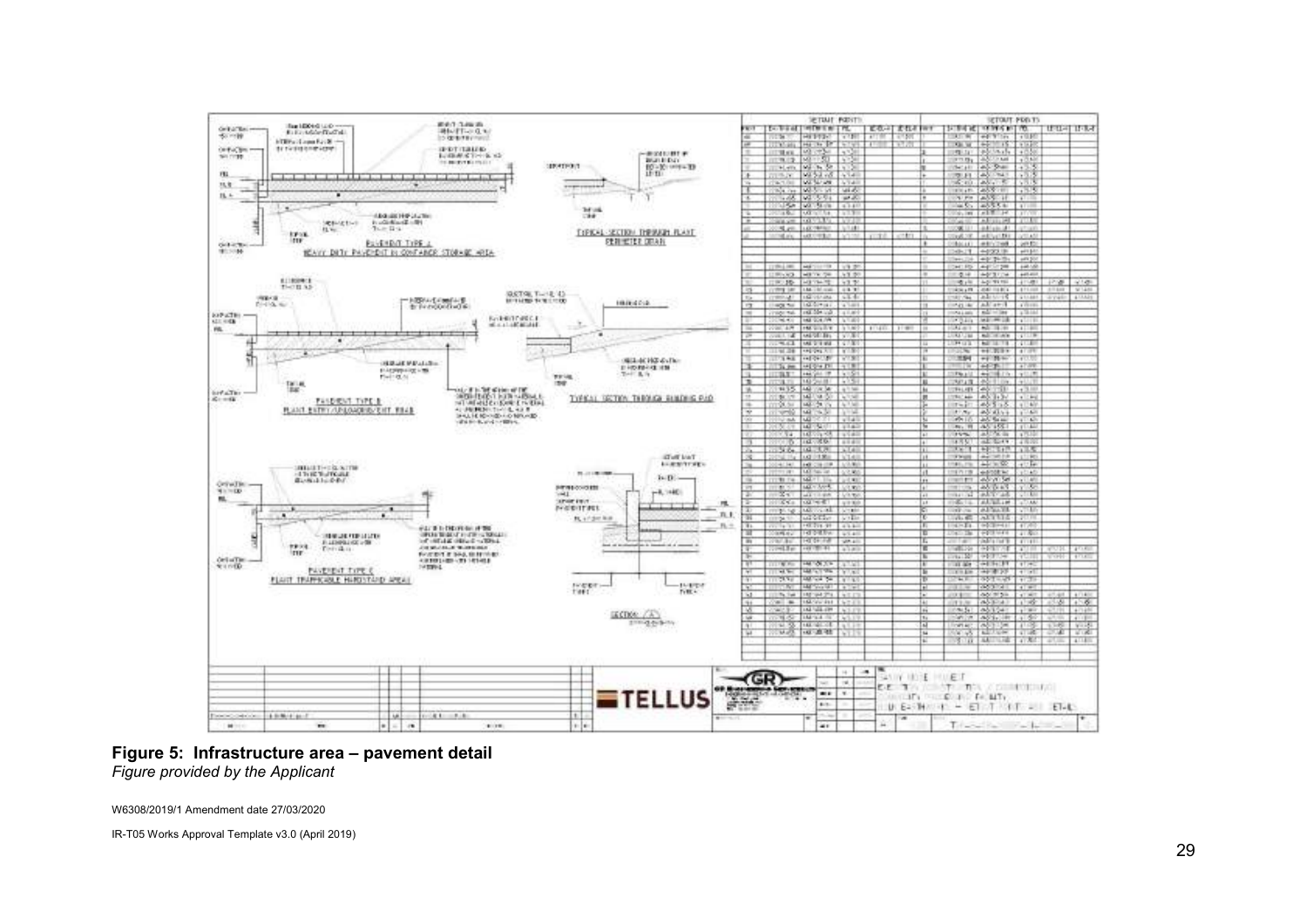

Figure 6: Construction detail – Non-Radioactive Waste Inspection Warehouse Figure provided by the Applicant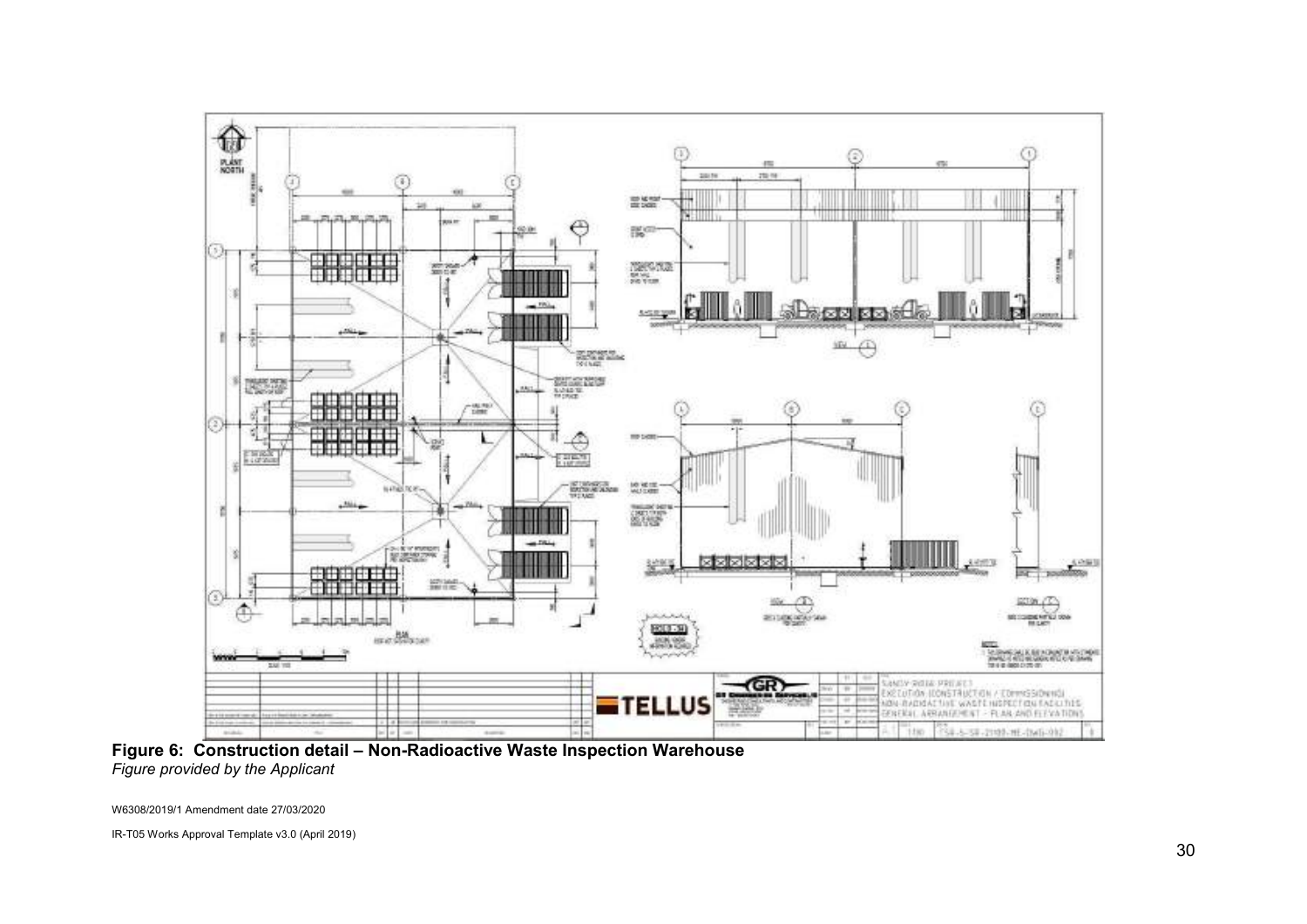

Figure 7: Infrastructure Area – PFAS Contaminated Waste Storage Area (marked by red box) Figure provided by the Applicant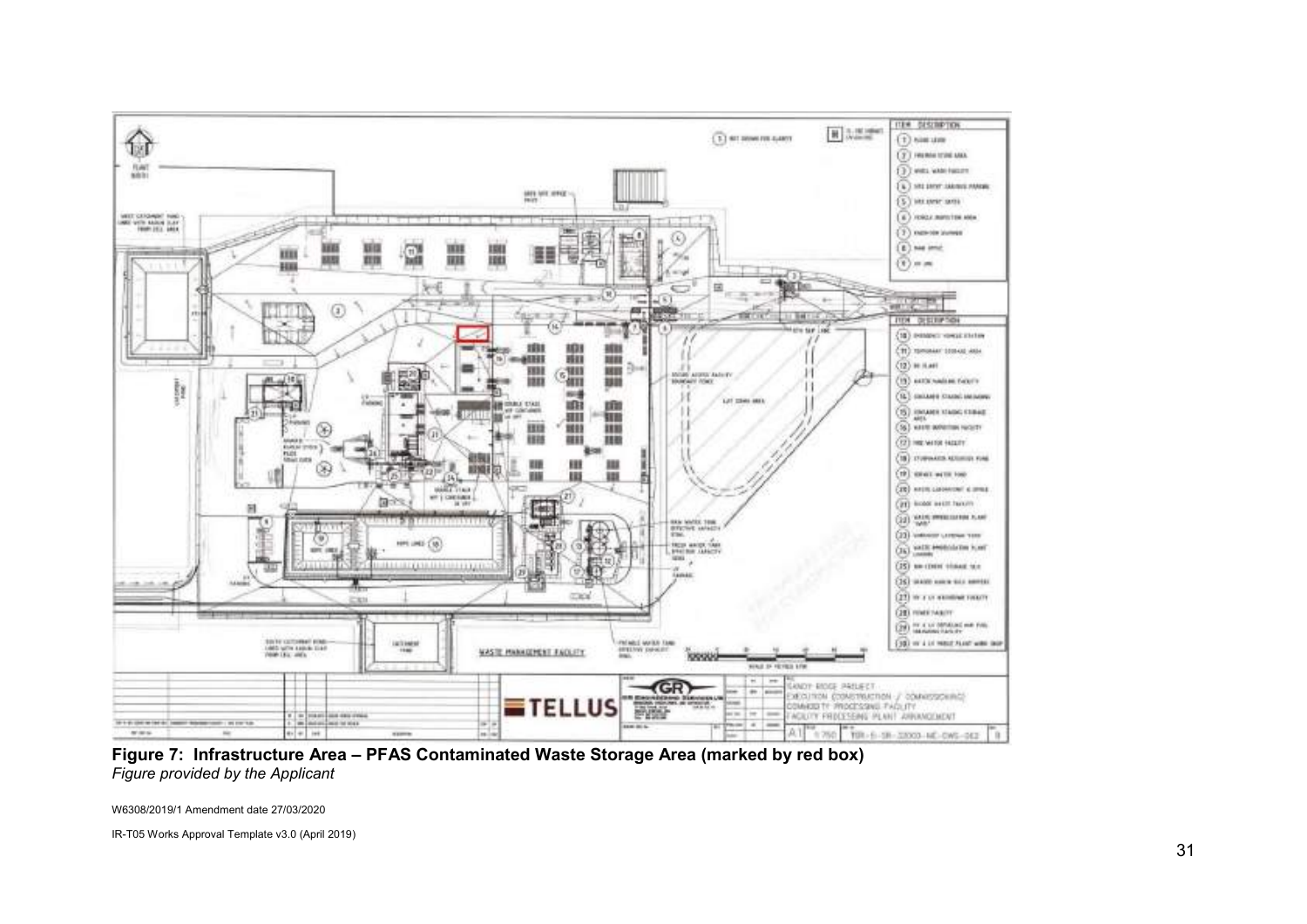

Figure 8: Construction detail – PFAS Contaminated Waste Storage Area (construction specification to match that for the Non-Radioactive Waste Inspection Warehouse, as referenced by the marked red box) Figure provided by the Applicant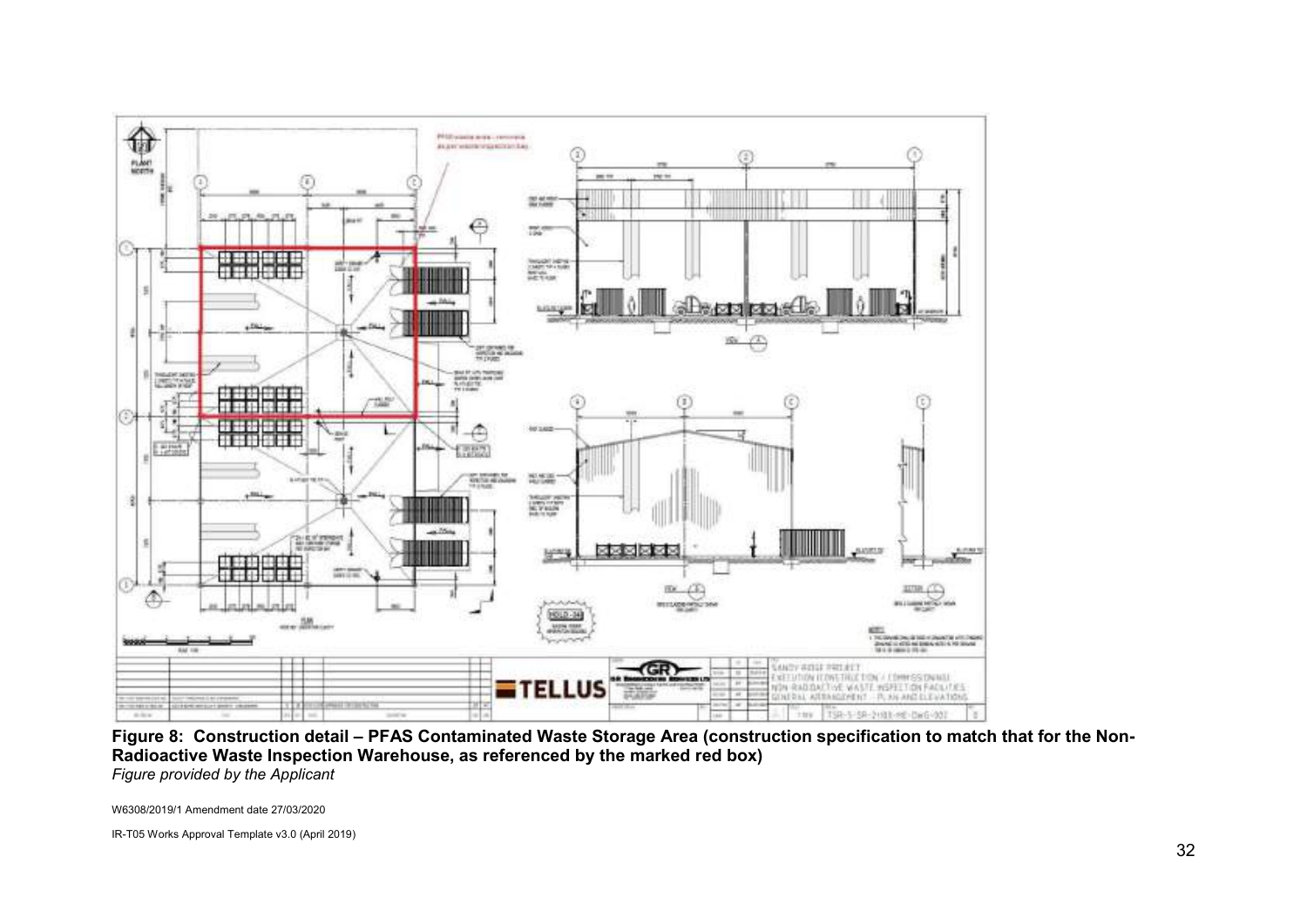

Figure 9: Construction detail – Flammable Goods Store Figure provided by the Applicant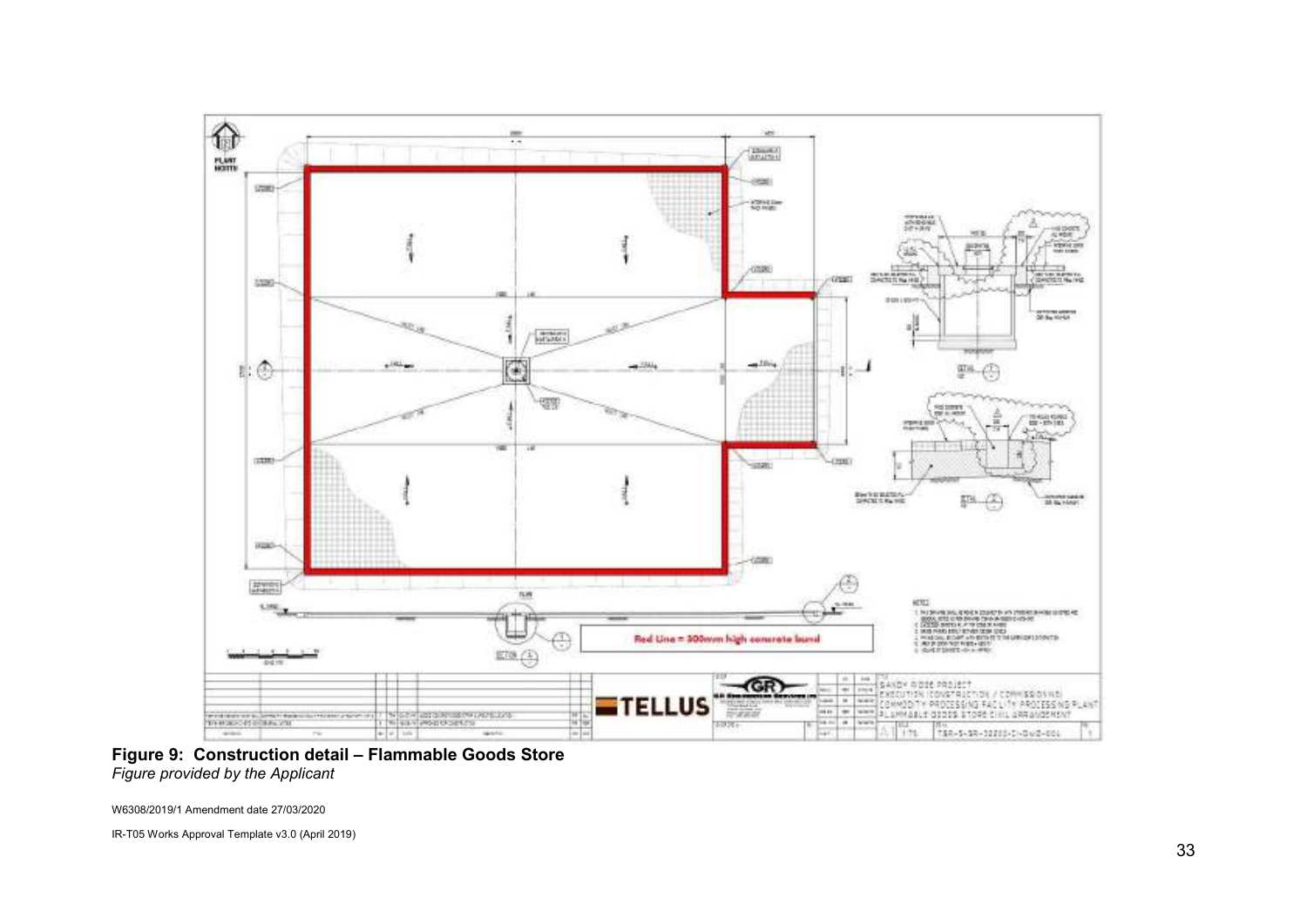

Figure 10: Construction detail – Radioactive and Liquid Waste Inspection Warehouse Figure provided by the Applicant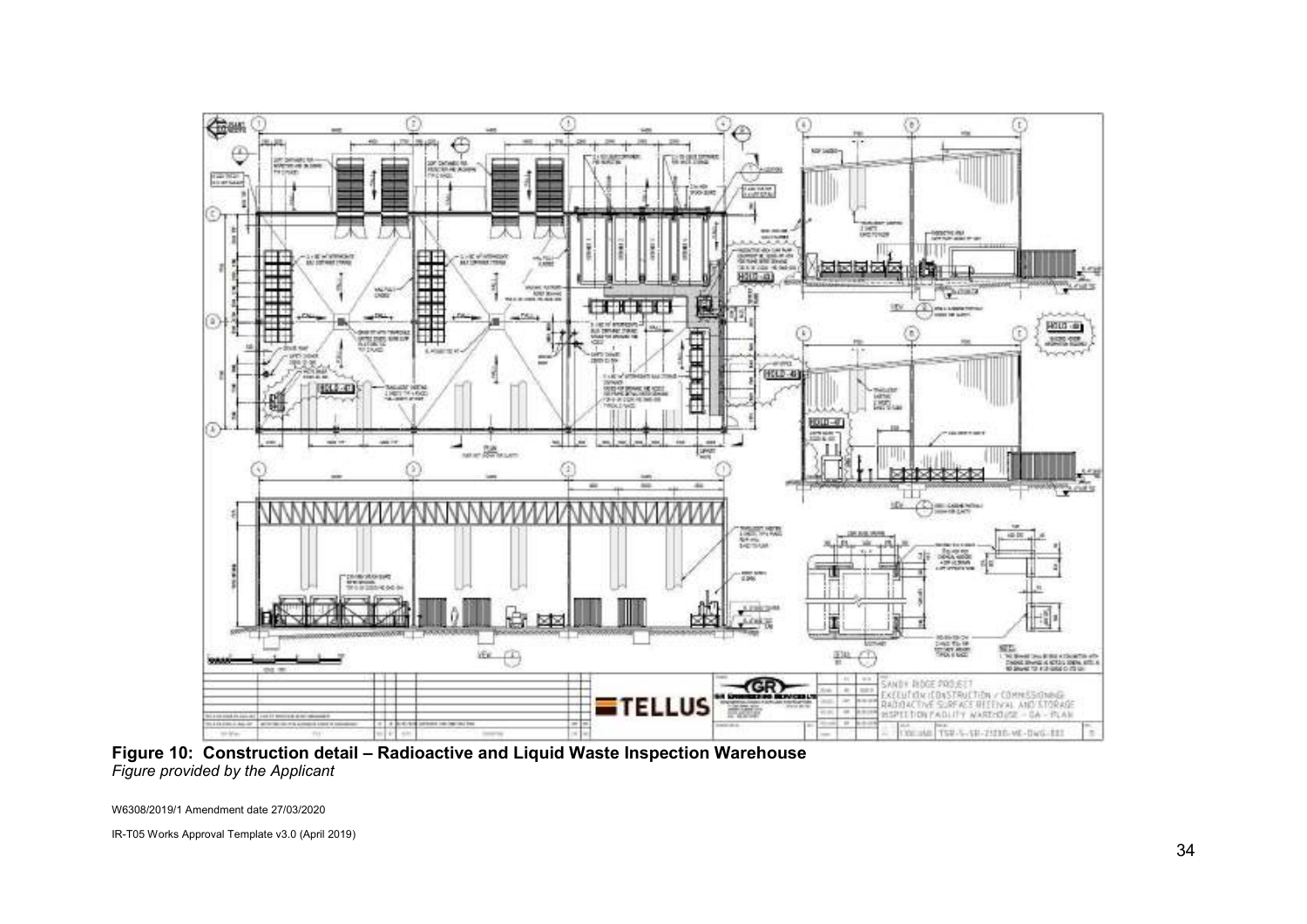

Figure 11: Construction detail – Waste Immobilisation Plant (includes raw material feed hopper and cement storage silo) Figure provided by the Applicant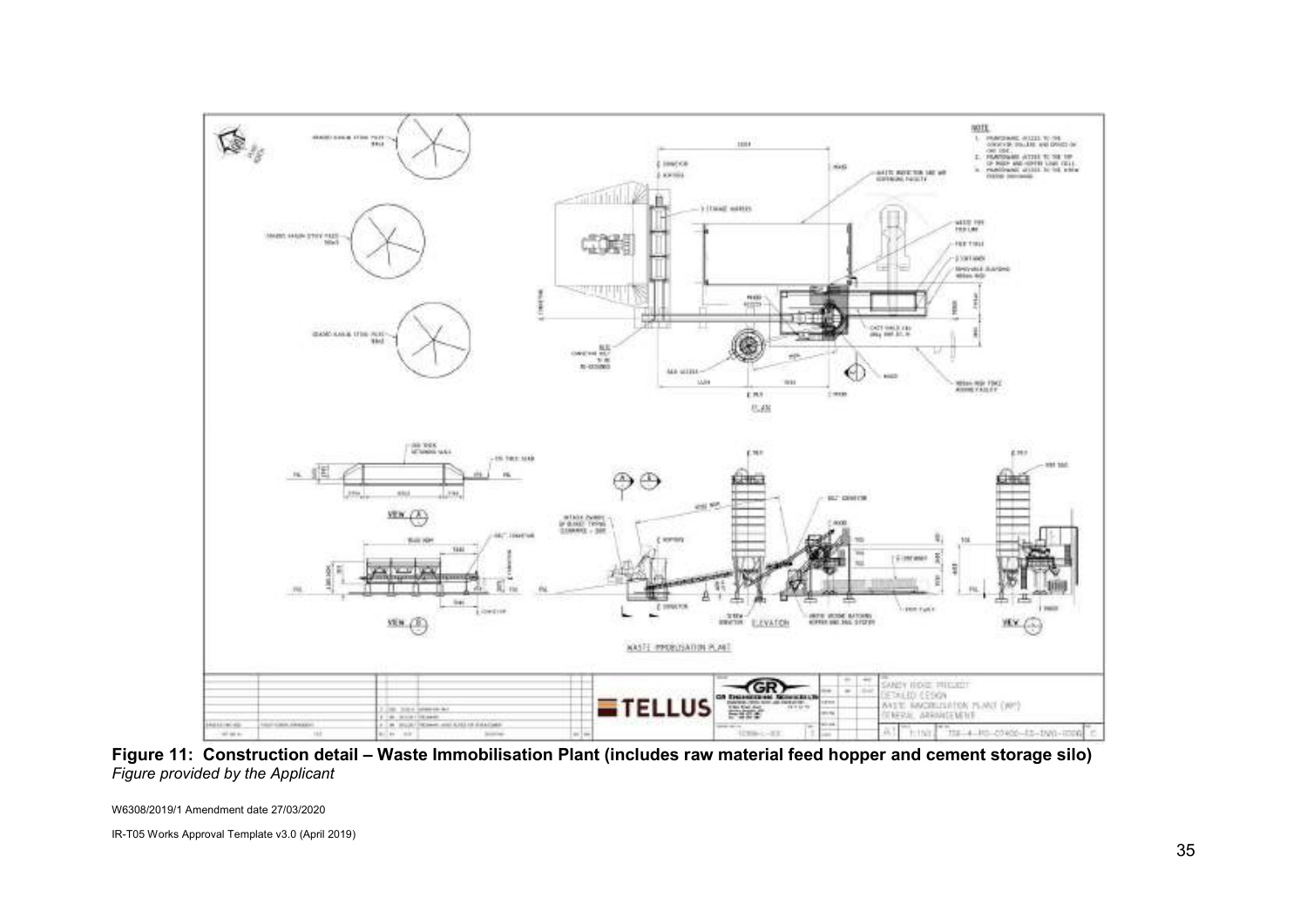

Figure 12: General layout – Waste cells, stormwater diversion channel, sediment pond and stormwater water storage tanks. Figure provided by the Applicant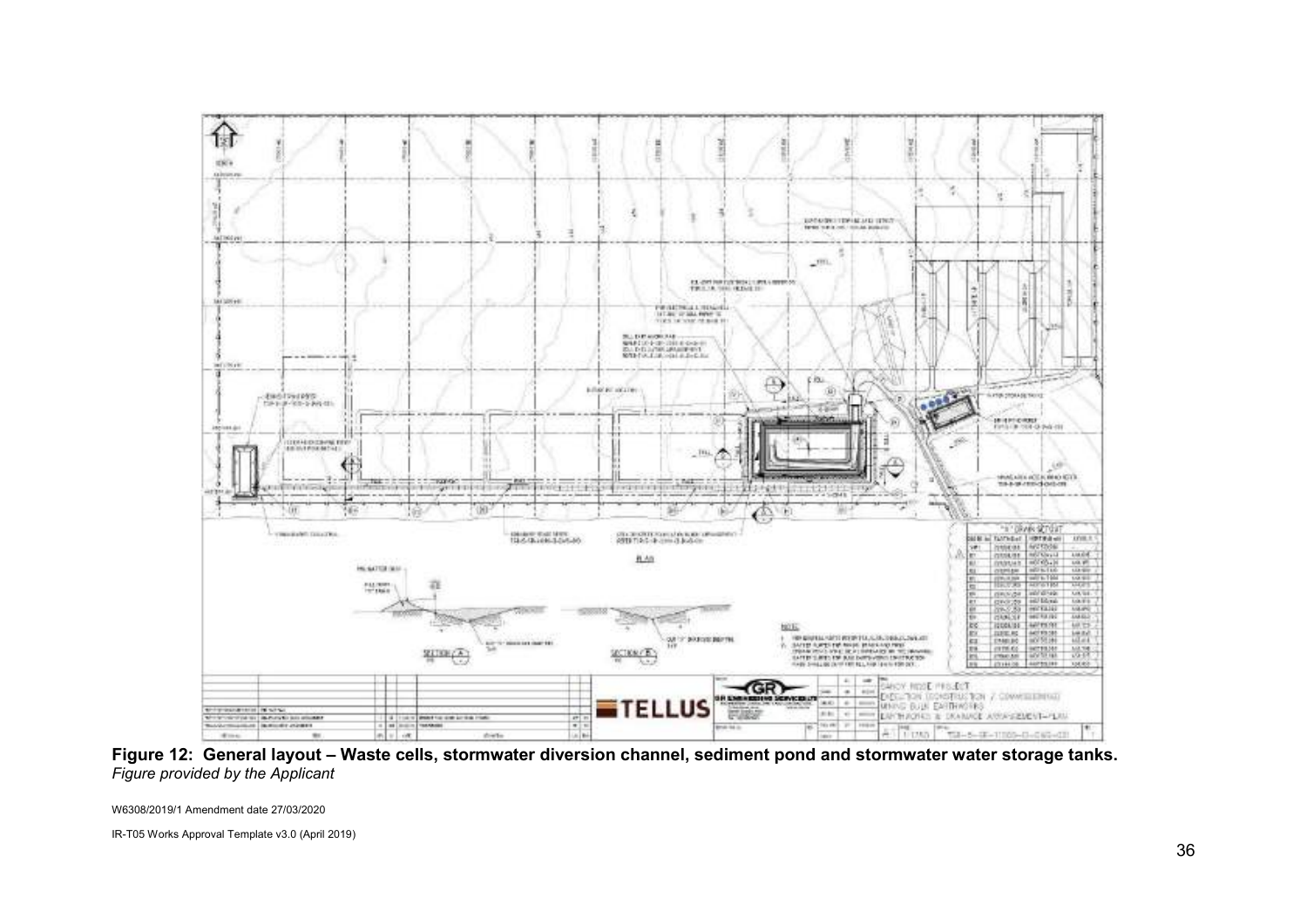

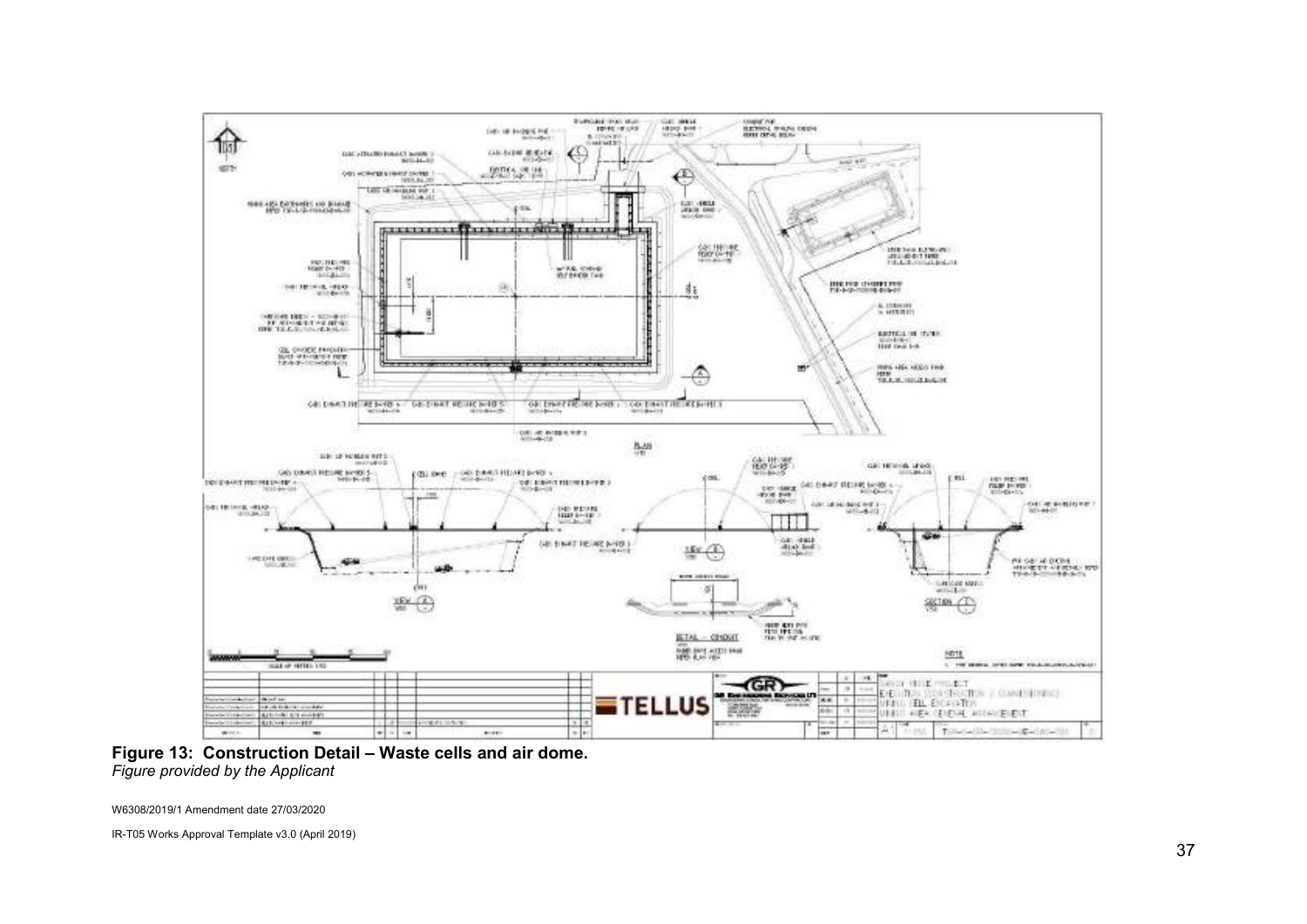

Figure 14: Construction Detail – Air dome footing arrangement. Figure provided by the Applicant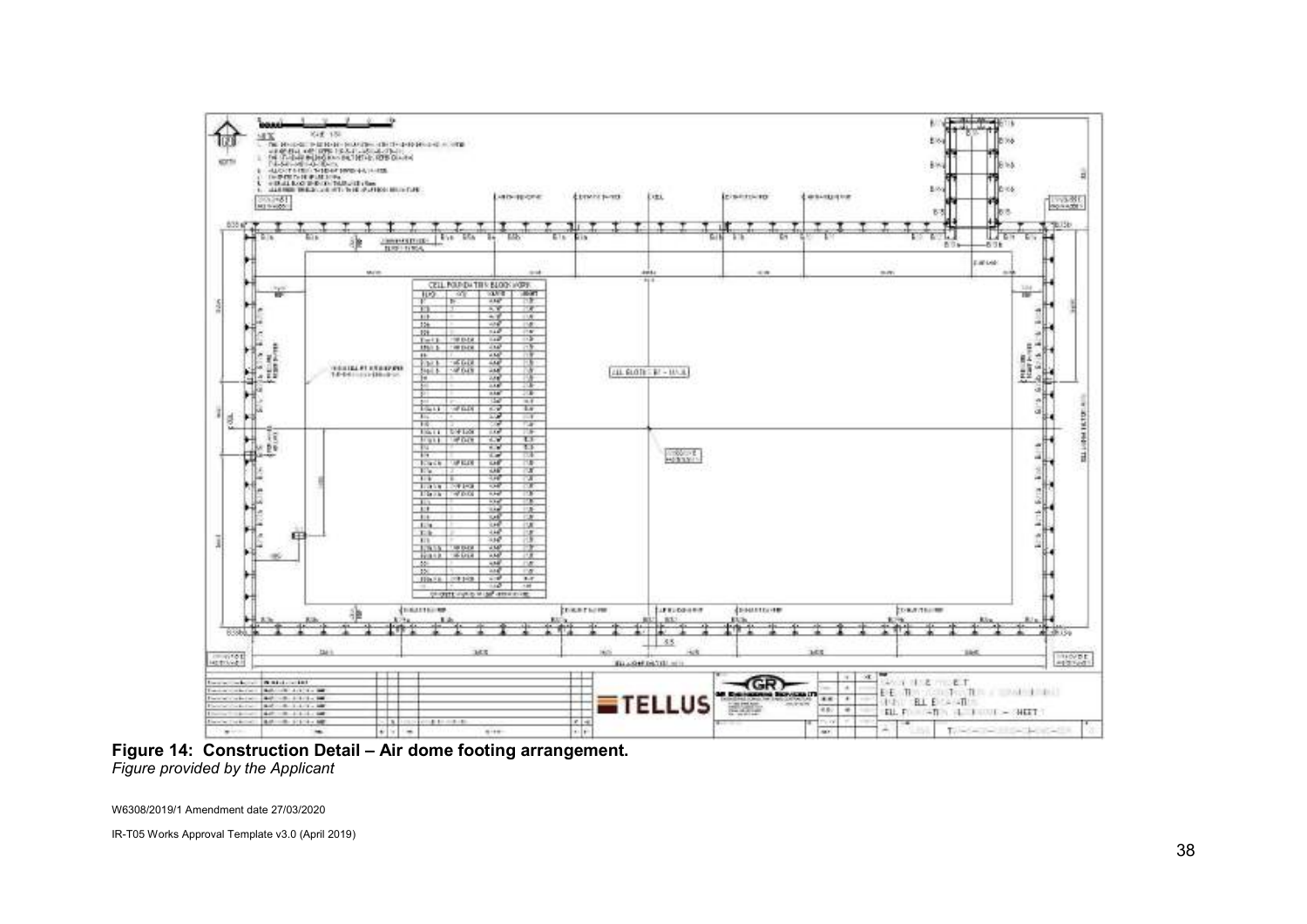

Figure 15: Construction Detail – Stormwater storage tanks. Figure provided by the Applicant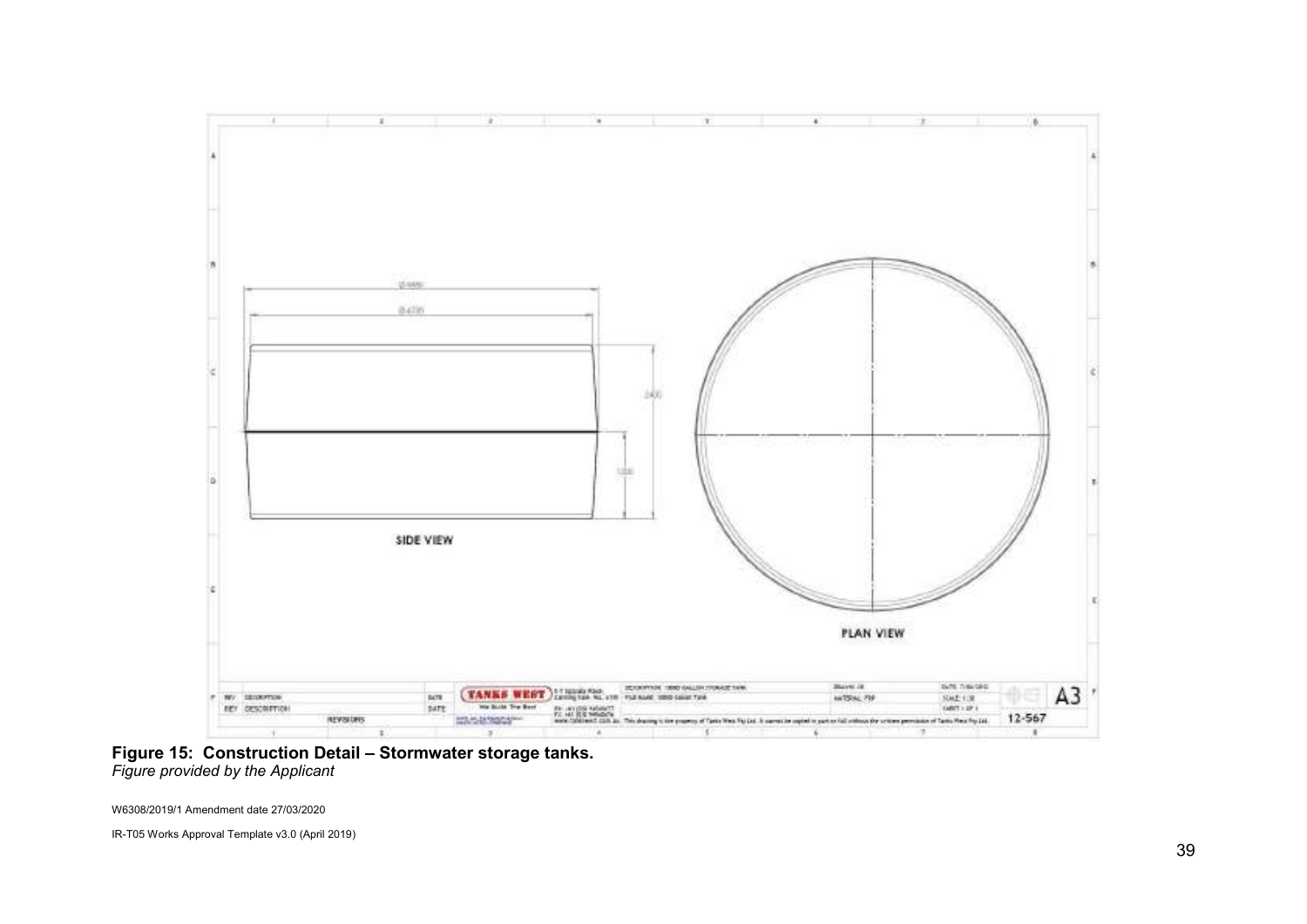

Figure 16: Construction Detail – Brine Pond. Figure provided by the Applicant